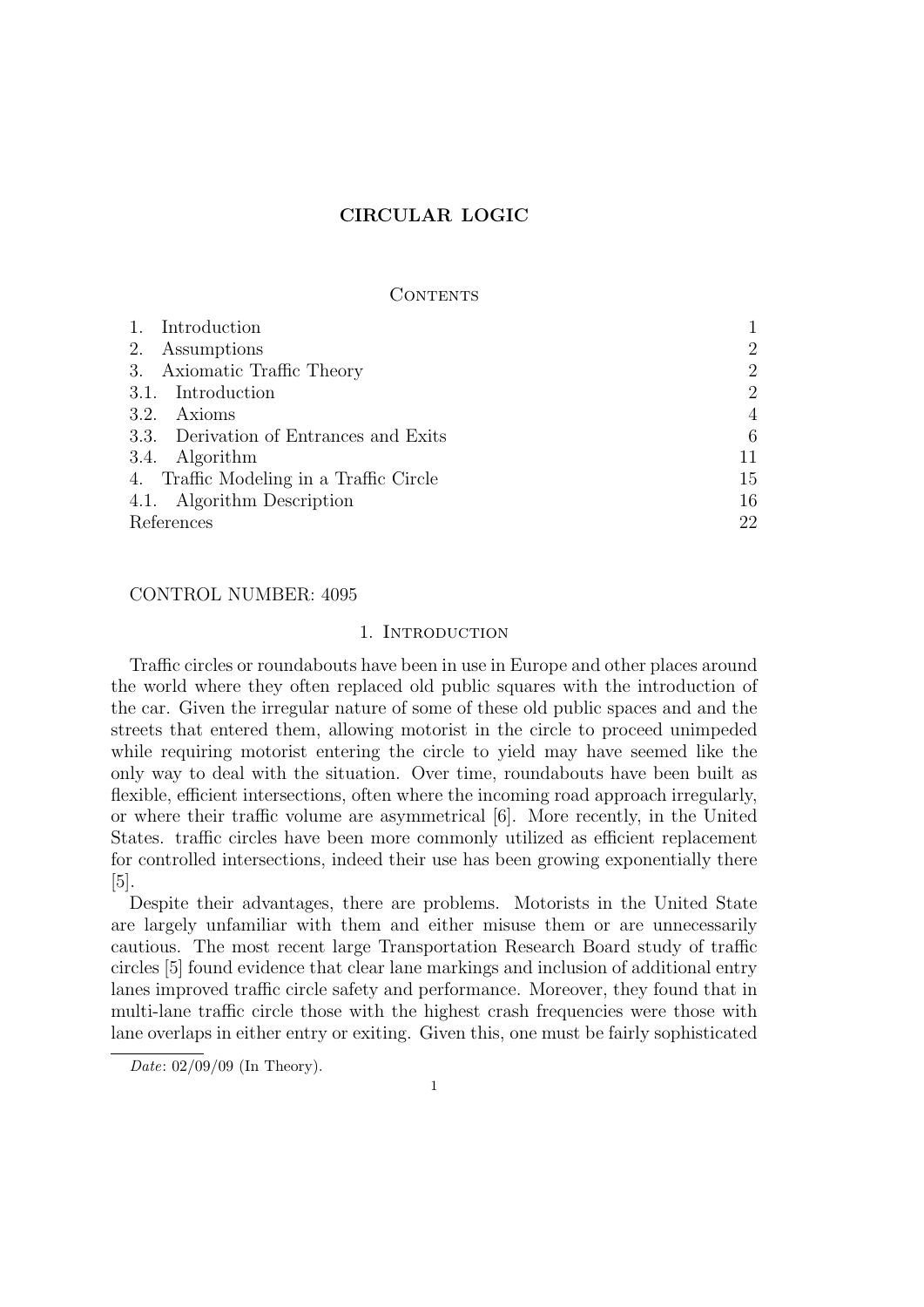about what one means by controlling 'right of way' when it comes to traffic circles; that is, simply postulating that entering vehicles must yield to those already in the circle (or visa versa), is not very helpful since what matters is the arrangements of entry and exit lanes and whether or not they cross. This paper develops a means for evaluating the efficiency of a traffic circle taking into account these issue of lane arrangement.

Our approach is straight forwardly evaluates the full range of possible sane geometries all with sensible and relatively safe geometries with few or no lane crossings for efficiency as determined by minimum average time spent in the traffic circle.

## 2. Assumptions

We will assume that the following data is given to us by the engineer.

- A function indicating the volume of vehicles per step time,  $\Delta t$ , for each time step of the day.
- The critical headway,  $t_{critical}$ , which is the measured timed between cars needed for a typical driver to merge into crossing traffic (Usually about 5 seconds–varies by region).
- The follow-up headway,  $t_{followup}$ , which is the additional time that a car in the queue, following the merging car, needs to merge (2 -3 seconds typically).
- The maximum density,  $k_{max}$  of vehicles at which traffic comes nearly to a halt  $(1.5 - 2.5 \text{ car lengths}).$
- The geometry of the traffic circle, the geometry of the roads entering the traffic circle, as well as the geometry of the roads exiting the traffic circle. This includes the average distance from the center midlines of the circle's lane, the lengths of various sections of the circle. Note that the engineer need not specify the number of lane associated with each incoming and out going roadway, the algorithm will determine the ideal arrangement.
- The volume  $V_i(t)$  at input i per time step,  $\Delta t$ , for each time step.
- The probability  $g_{ij}$  of a driver going from entrance i to exit j.

From this information, we will compute the average delay, in seconds per car, of a car traveling through the roundabout. The traffic control method that produces the smallest average delay time we will declare to be the optimal traffic control method.

# 3. Axiomatic Traffic Theory

3.1. Introduction. Our first step in choosing the optimal control scheme for a traffic circle of given dimensions is to divorce superfluous physical properties of the circle from what, in essence, determines how traffic flows through it. That is, we wish to focus on how the underlying structure of the circle facilitates traffic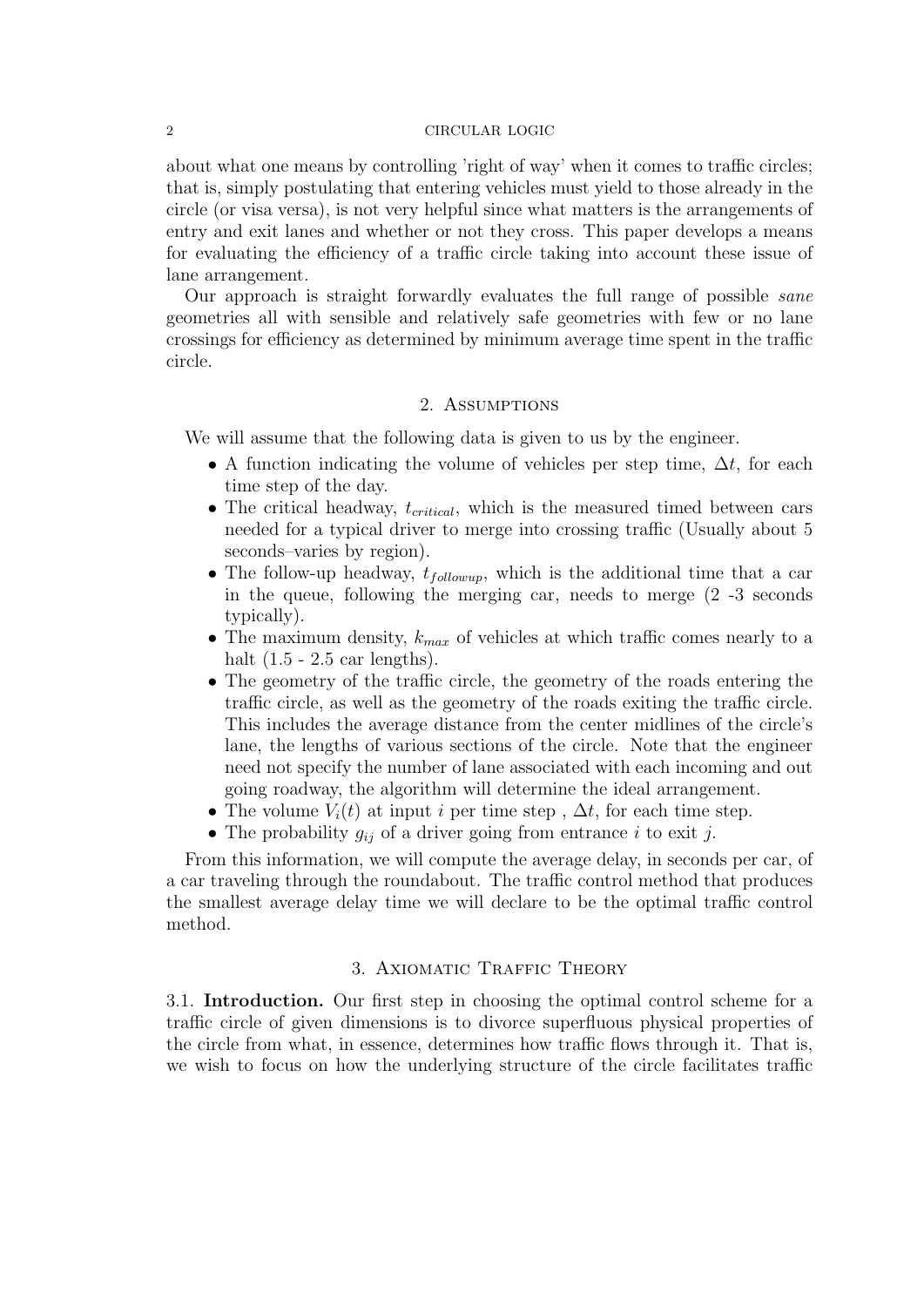movement, and what choices we have in altering this structure when we alter the circle's control parameters.

Our first reduction amounts to regarding the traffic circle as a directed network. Both the utility and reasonableness of this reduction are illustrated throughout the remainder of the paper. The edges of the network's graph 'represent', in a sense made precise in §4, the lanes of the roads which pass through the circle. The nodes of the graph serve primarily to aid us in 'positioning' the edges in a manner which corresponds to how lanes are positioned on a road. On the network, edgeweights (some aspects of which are time-dependent, others not) represent localized quantities such as traffic density, the physical 'length' of a given edge, and other values which play a substantial role [3] in determining how traffic flows. (Of particular interest is the effect these quantities have on merging, the centrality of which is discussed in the traffic simulation section below.) While representing the roundabout in this way does cost us some geometric information about the circle, studies show that these finer geometric properties play little role in determining traffic flow [5].

Underlying every network is a graph, and it is this object which we consider in the present section. One might be given to believe that an unmanageably large number of graphs may correspond to possible lane coordinations in a traffic circle of even somewhat diminutive size. If one places no restriction on how the edges of the graph 'interact' with each other, there is some truth in this statement. However, in a real traffic circle, one does not allow arbitrary lane crossings, mergings, and enterings and exitings of the circle; there are (for reasons of both safety and sanity) restrictions on what can occur.

We now put forth a exemplary set of so-called 'axioms' which govern how lanes near a roundabout (i.e., edges on our network) may interact. We model these on observed lane behavior in actual roundabouts. The purpose of this process is to give rise to an algorithm which will compute all (and only those) edge configurations which satisfy some minimal 'sanity' requirements. The purpose of the axioms is to make this set of graphs reasonably (that is, realistically, but not artificially) small, so that, given a traffic simulation program (see  $\S$ 4) and basic input data (such as vehicles observed entering the vicinity of the roundabout from a given direction, and leaving in another direction as a rough function of the time of day) which determine edge weights, one may have a computer calculate which graph (i.e., control paradigm) optimizes traffic flow in a given situation, by computing a quantity (such as the average time a car spends in the 'traffic circle system') for each graph, and then selecting the graph which optimizes this quantity.

In following this program, we will see that what actually determines the essential aspects of a roundabout is the edge behavior we allow near entries to the circle and exits to the circle. Thus, the axioms we establish below are really as they were claimed above: exemplary. A differing set of axioms may be taken, and in order to apply the approach described here, one would merely need to recompute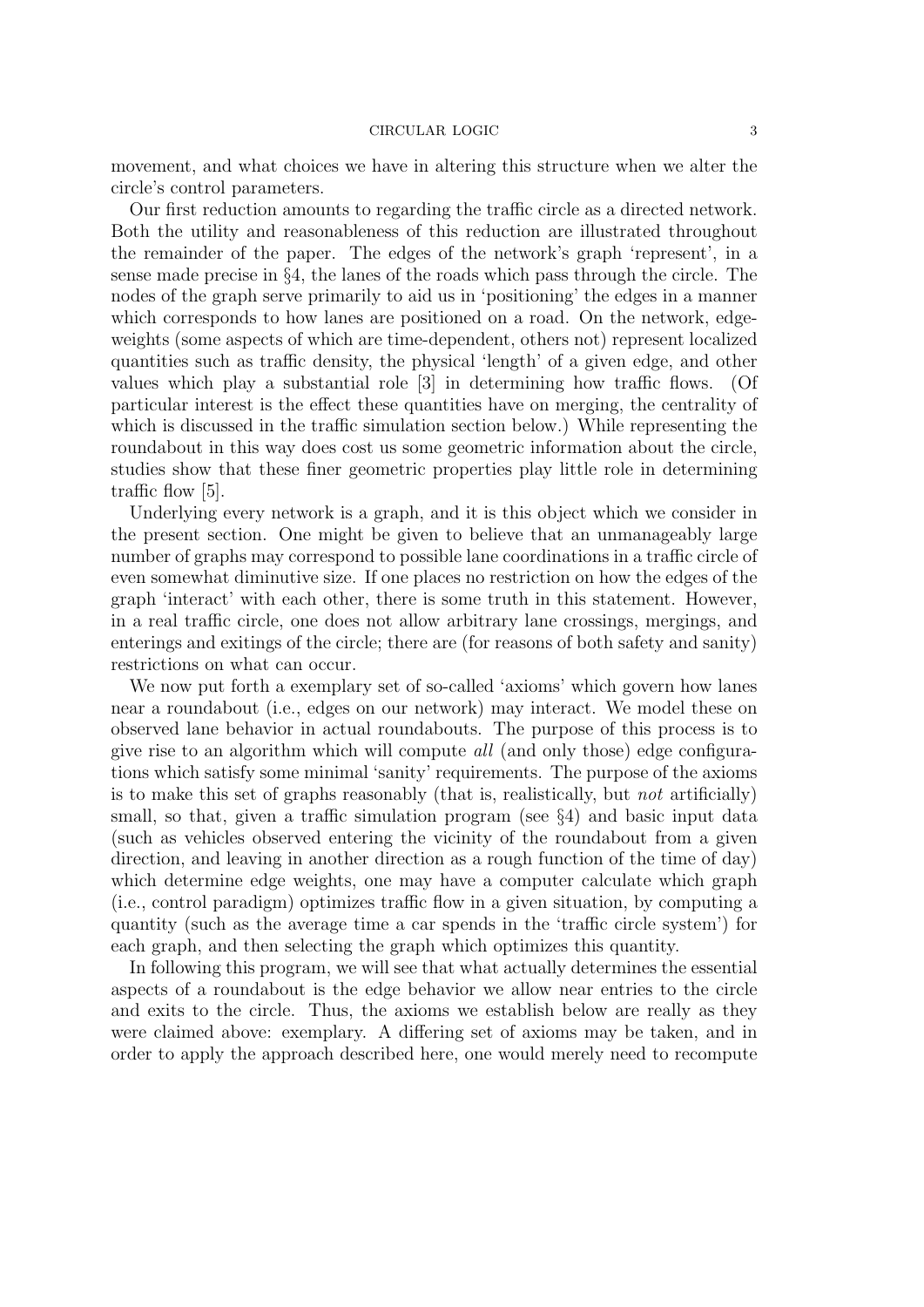the allowable structures at entries and exits, and feed this information along with the axioms to the graph-computing algorithm. (If one were to throw out even the most basic assumptions, one might need to consider how the traffic circle changed between entrances and exits; many of the resulting graphs would likely be pathological, but the approach suggested here would work to a good extent, if one considered nodes between entrances and exits in addition to the entrances and exits themselves.)

3.2. Axioms. Now, we set out our choice of axioms, and derive from them all allowable entry/exit structures. We then define an algorithm which, given this data, computes all graphs satisfying the axioms, and show by means of examples that this number is not unreasonably large, even for substantial numbers of inputs/outputs. For concreteness, and ease of producing pictures, we consider primarily the case when there are at most 2 lanes within the traffic circle at any given point; we observe that this, just as with our particular choice of axioms, is not a terrible hindrance to our method as even for considerably larger numbers of lanes, the essential information is contained in what the entry/exit structures of the traffic circle are, and how whatever choice of axioms we may make restricts how these structures can interact.

Our first axiom is the following:

# 1. Traffic circles are circular.

That is to say, the lanes orbiting the middle of the roundabout, as a whole, go 'all the way around'. (We do not assume that one particular lane goes all the way around.) This is really no restriction; if there were some case in which a non-circular traffic circle was desired, and was sufficient to connect all entries to all exits, one would hardly lose any performance value by allowing connections where, strictly speaking, there need be none. Lifting this axiom is conceivable, and would simply result in a larger number of entry/exit structures, but since the behavior prohibited by this assumption seems somewhat pathological, we choose to keep the axiom and restrict the possible structures.

Next, we have:

# 2. Every entrance should have access to every exit.

This is simply a statement of the fact that a traffic circle is seemingly most useful when one can come from any of its entrances and leave by any one of its exits. It is hard to imagine that a traffic circle which only allows traffic from a proper subset of its entrances to leave in a given direction would be more efficient than one which allows traffic from any entrance to leave by any exit, as a traffic circle not satisfying this axiom may require a given vehicle to enter and exit several times to get where it wants to go.

# 3. Traffic in the circle does not yield.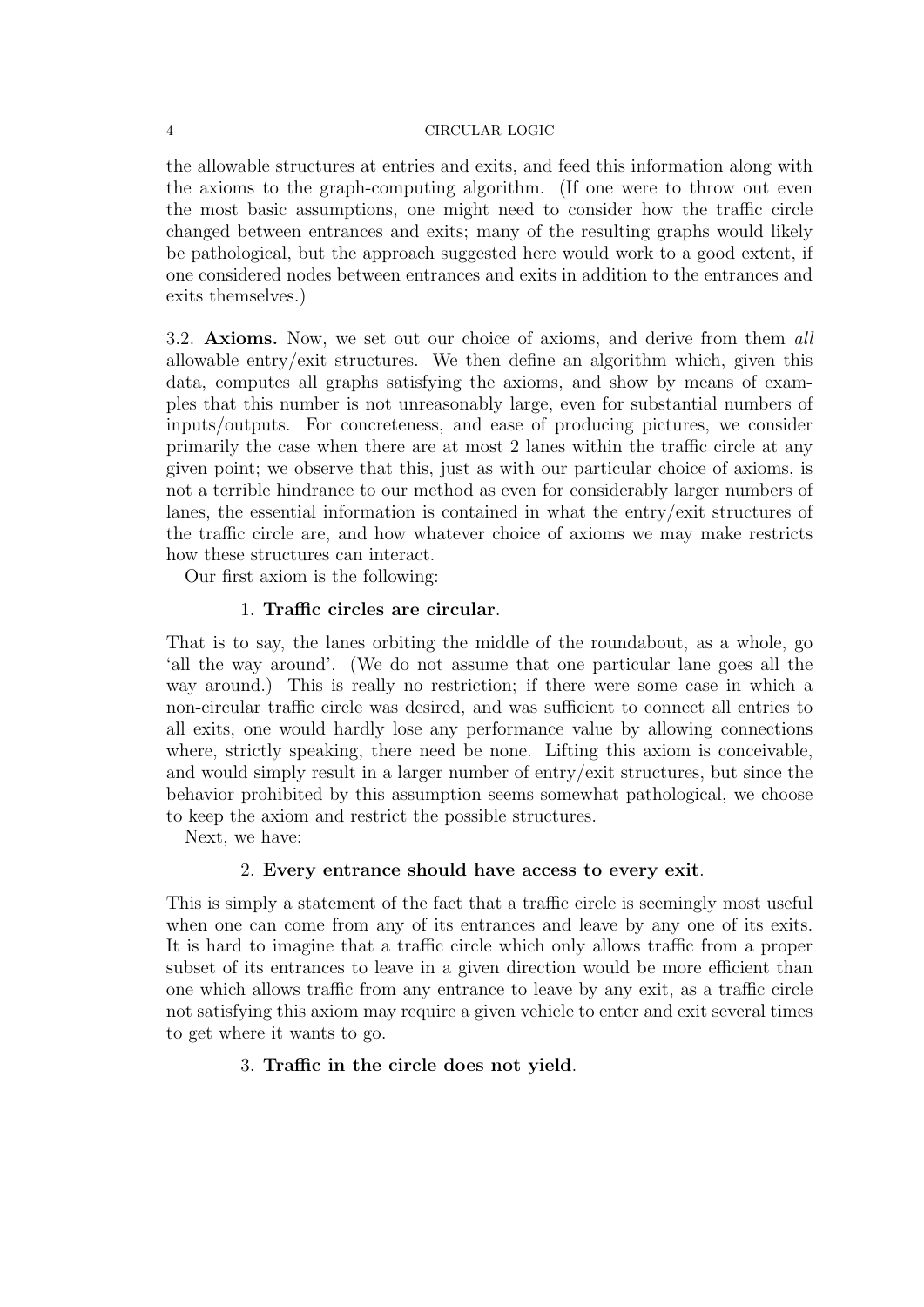We wish to exclude this situation as the consequences of allowing yielding could be quite negative. Indeed, aside from the probable increase in in-circle accidents, allowing yielding within the circle would almost surely slow traffic flow through the circle. Practically speaking, this axiom restricts the possible lane arrangements, so that, for example, one lane of the roundabout may not merge into another lane which may contain traffic already in the circle.

## 4. Lanes within the circle end only at exits.

This is, to some extent, a corollary of axiom 3. If lanes were ended at points within the circle itself, this would necessarily lead to an issue of who is to proceed into the restricted set of lanes first, thus requiring yielding on the part of some (or all) cars involved. Moreover, it makes little sense to cut off a lane at any point except where traffic flow is leaving the circle; if a portion of the circle has two lanes, and these two and forced into one lane prior to an exit, then since the flow through this one lane must be at least as large as the flow through the previous two lanes (as there is no exit in between), either (i) the single lane will be 'congested', if two lanes are required to carry the full flow of traffic there, or (ii) the single lane will not be congested, but one of the two previous lanes will be superfluous (as a single lane suffices) and hence may as well have been cut off at a previous exit.

## 5. Lanes within the circle are created only at entrances.

For the most part, this too follows from 3, for if a lane is created away from an entrance and access is given to more than one existing lane, there is an issue as to who is licensed to enter this lane when. Moreover, as entrances are the only points where additional traffic flow enters the circle, it seems somewhat useless to introduce additional lanes away from an entrance; if traffic was flowing well with 1 lane at a given point on the circle, and we choose to split this into two lanes before any additional flow has entered the stream of traffic, what good will the additional lane do? If instead an additional lane is needed, it may as well have been created at the previous entrance, which is where the increased flow enters the circle.

# 6. Distinct lanes approaching an entrance to the circle necessarily enter distinct lanes of the circle immediately after the entrance.

Roughly speaking, we do not permit situations which cause traffic entering the circle to have to yield to other traffic entering the circle at the same entrance. We do, however, allow a single lane approaching the circle to enter multiple lanes within the circle (provided no other approaching lane may enter any of these lanes).

# 7. Every lane approaching an entrance to the circle may enter at least one lane of the circle.

This seems to be a reasonable way to avoid the possibility of 'useless' lanes.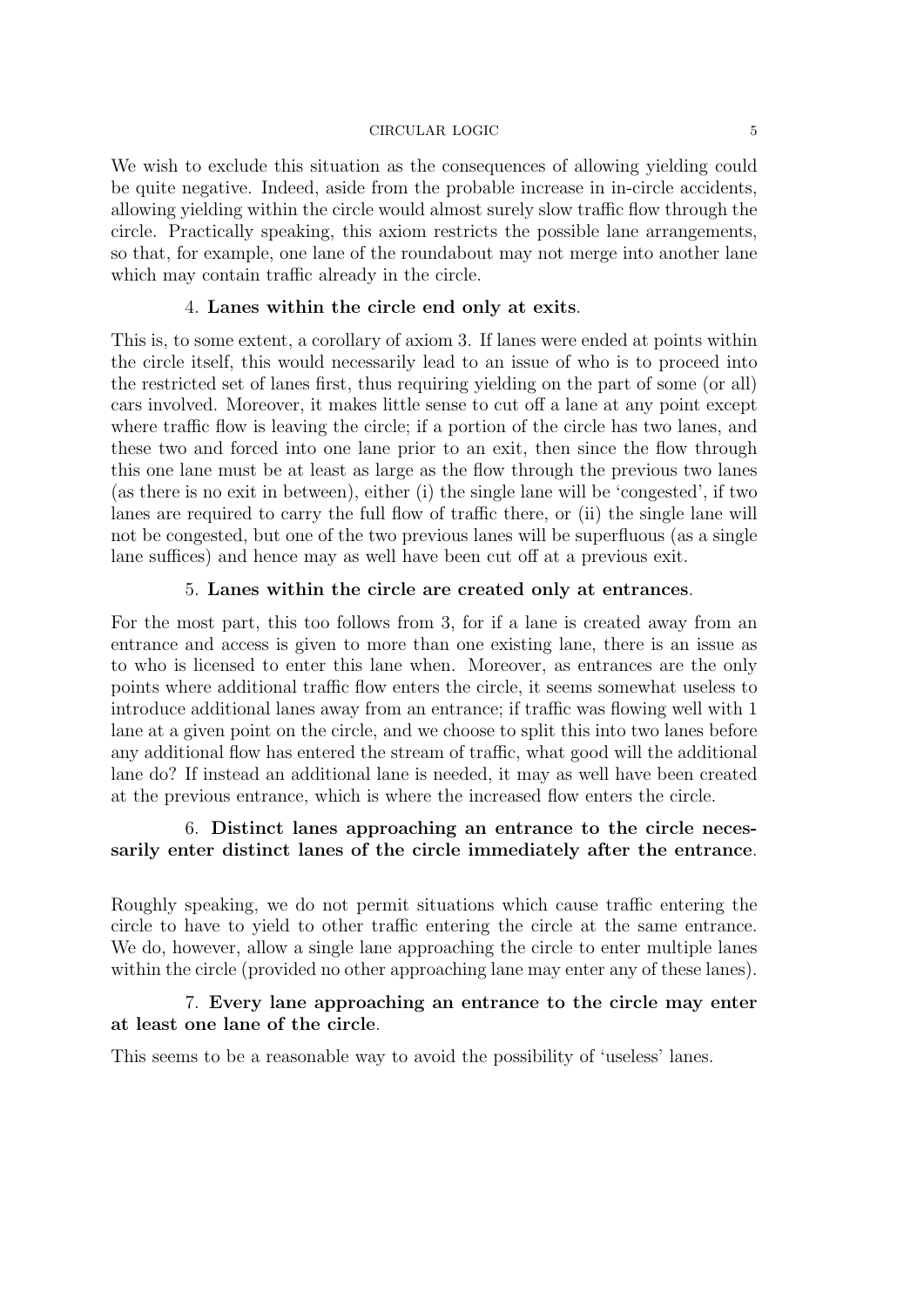# 8. At an entrance, every lane in the circle immediately after the entrance is accessible to at least one of the entering lanes.

This is not much of a restriction; in the event one lane of the circle is highly congested with thru-traffic, it seems likely that entering motorists will simply opt for a less congested lane.

# 9. At an exit, lanes within the circle which have access to the exit are joined to at most one lane leaving the circle.

We assume this because it simplifies the structure of exits, and does not materially effect how traffic flows. Indeed, if one lane within the circle were allowed to exit to multiple lanes, the additional bandwidth would be useless, as at most 'one lane's worth' of cars can be directed to the exit by the lane within the circle.

3.3. Derivation of Entrances and Exits. Now, from these axioms, we will derive all acceptable entrance and exit structures for a roundabout with at most two lanes. (The ideas presented below in computing entrances and exits apply equally well when more than two lanes are allowed, there are simply more cases to work out). It is important to note that not all axioms will be used in these derivations; some axioms govern how entrances and exits interact, while others govern how they may be formed. The former group of axioms will be applied in the algorithm described below, when we compute, given minimal data, all graphs of a 'given type' satisfying all the axioms.

Consider the general structure of an exit.



Figure 1. Exit.

Here, the top two solid nodes represent points on the lane which we know exists at the exit. The top two lighter circles represent possible points on an outer lane which may or may not exist. The solid node on the bottom represents the exiting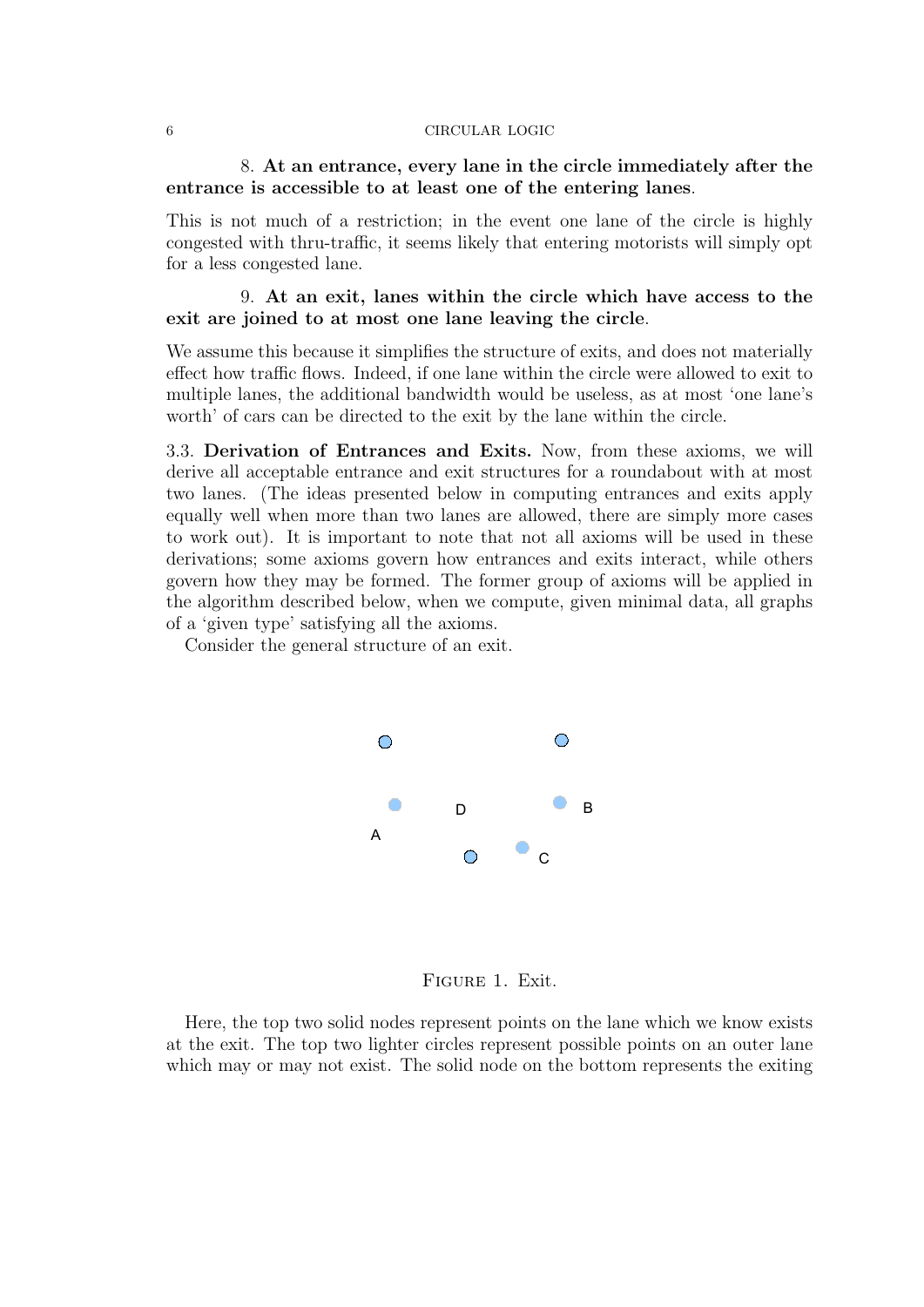lane we know must exist, and the lighter node at the bottom represents a second exit lane which may or may not exist. We are licensed to assume that there is at least one lane both before and after the exit by axiom 1, and we may assume there is at least one lane leaving the circle, as this is what we mean by 'exit'.

We take the symbols  $A, B, C, D$  to be either true in false, where A is true iff there is a second lane in the circle approaching the exit,  $B$  is true iff there is a second lane in the circle departing from the exit, C is true iff there is a second lane at the exit leaving the circle (assuming that all lanes exiting the circle are accessible to a lane within the circle, as we lose no generality by ignoring the lanes which exit the circle but are, in essence, useless), and  $D$  is true iff there is a second lane in the circle which ends at this exit. (In fact, fewer variables will suffice, but considerations seem more intuitive with four.)

Suppose that B (that is, suppose that B is true). Then A (that is, A is true), for we do not create lanes at exits (axiom 5). Moreover, not  $D$  (that is,  $D$  is false) for if the second lane ends at the exit, it will not be present immediately afterwards (which contradicts the truth of  $B$ ). Moreover, not  $C$ , as the outer lane has access to at most one exiting lane (axiom 9), and the inner lane cannot exit here, as it would necessarily cross the outer lane in doing so (creating a yielding situation, in contradiction of axiom 3). The exit structure described by this interpretation of the symbols  $A, B, C$ , and  $D$  is shown below.



Figure 2

If not B, it turns out that there are three different cases (resulting in a total of four different exit structures). If C, then we necessarily have A and not D. For, the existence of a second exiting lane implies that both the inner and outer lanes of the roundabout have access to an exiting lane, as a single lane of the roundabout uses at most one exiting lane (axiom 9). Thus, both the inner and outer lanes may exit here, and so the outer lane must surely exist (whence  $A$ ), and may not persist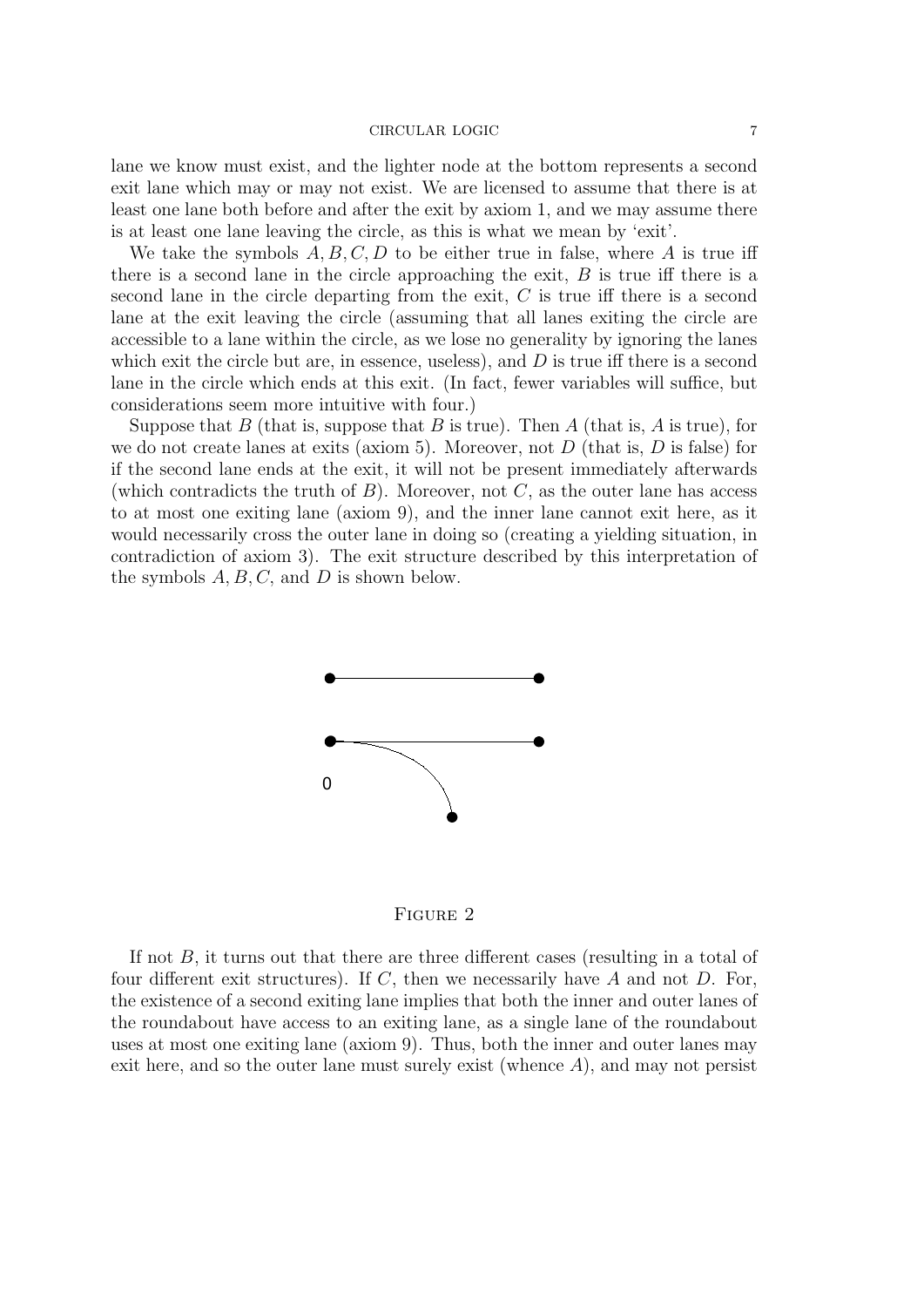after the exit, as we have not  $B$  (whence  $D$ ). The sketch of this configuration is shown below.



Figure 3

If not B and not C, then we clearly have A iff D, and so there are two more cases here (again, shown below).

By inspecting the graphs above, these four situations are unique, and as we have considered all interpretations of  $A, B, C$ , and D which are consistent with our axioms, these are the only four exit structures. (There is nothing more to consider about how various lanes of traffic may proceed, due primarily to axiom 3.)

Now, we consider the situation of entrances.

As with exits, the top solid nodes represent points on a necessarily existent lane in the roundabout. The top two lighter nodes represent points on a possible second lane. The bottom solid node represents an entering lane which must exist (by the definition of 'entrance'), and the bottom lighter node represents a possible second entering lane.

The situation here is slightly more complicated than that of exits. Here A is true iff there is a second lane in the circle approaching the entrance,  $B$  is true iff there is a second lane in the circle departing the entrance, C is true iff there is a second lane of traffic approaching the entrance to the circle,  $D$  is true iff the inner lane is allowed to proceed in the inner lane past the entrance, and  $E$  is true iff the inner lane is allowed to proceed to the outer lane past the entrance.

Suppose not  $B$ . We then have not  $A$ , as lanes are ended only at exits. Moreover, we have not  $C$ , for if  $C$  were true, we would have two oncoming lanes entering the single lane after the entrance (in contradiction of axiom 6). We also have not E, as there is no outer lane for traffic in the inner lane to move into. Therefore, we have  $D$ , as otherwise our traffic circle would not be 'circular', in the sense of axiom 1. This situation is depicted below.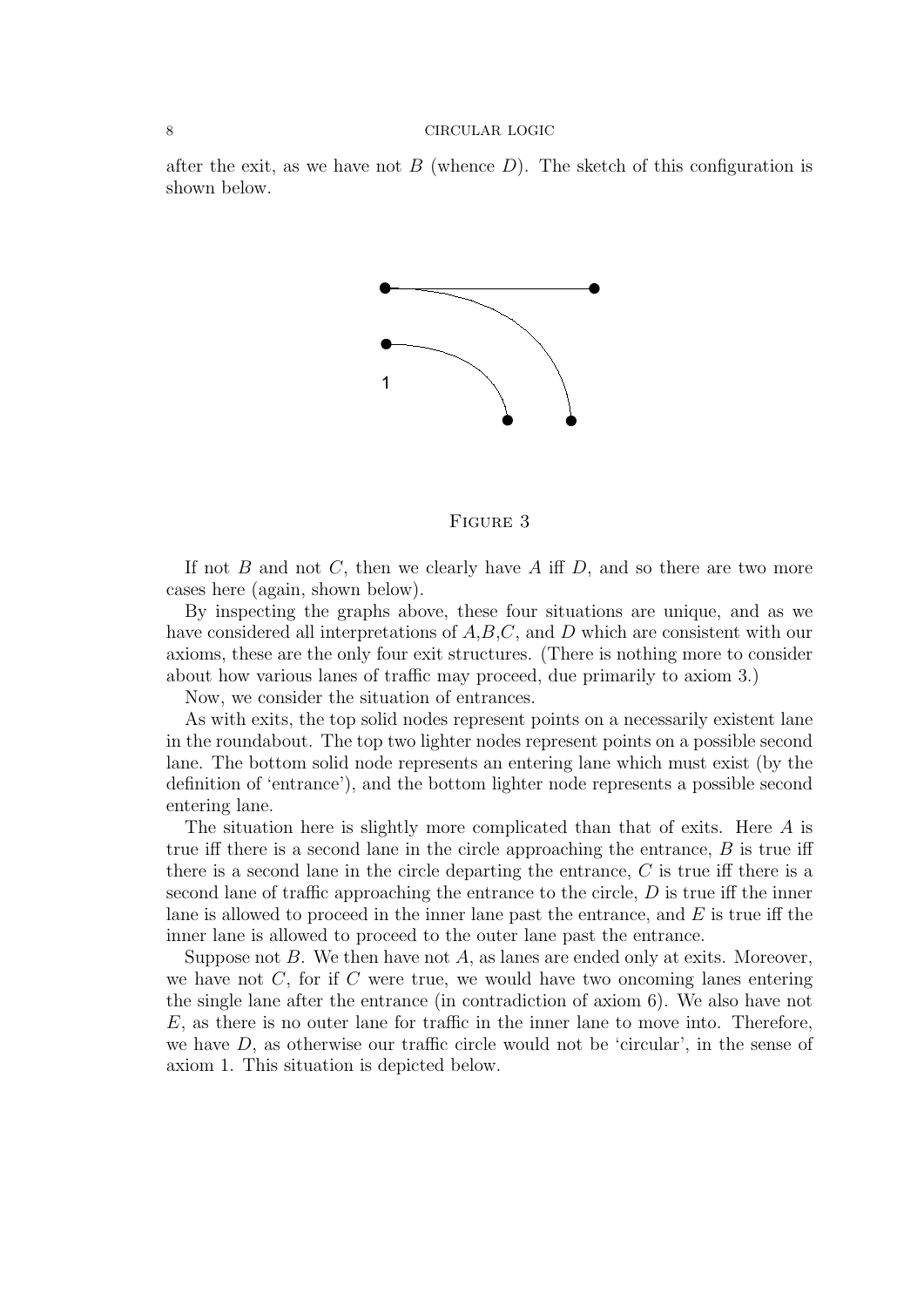

FIGURE 5. Entry.

If instead  $B$ , suppose  $A$ . Then not  $E$  by axiom 3, whence  $D$  by axiom 4. It is conceivable that either  $C$  or not  $C$ . See the figures below.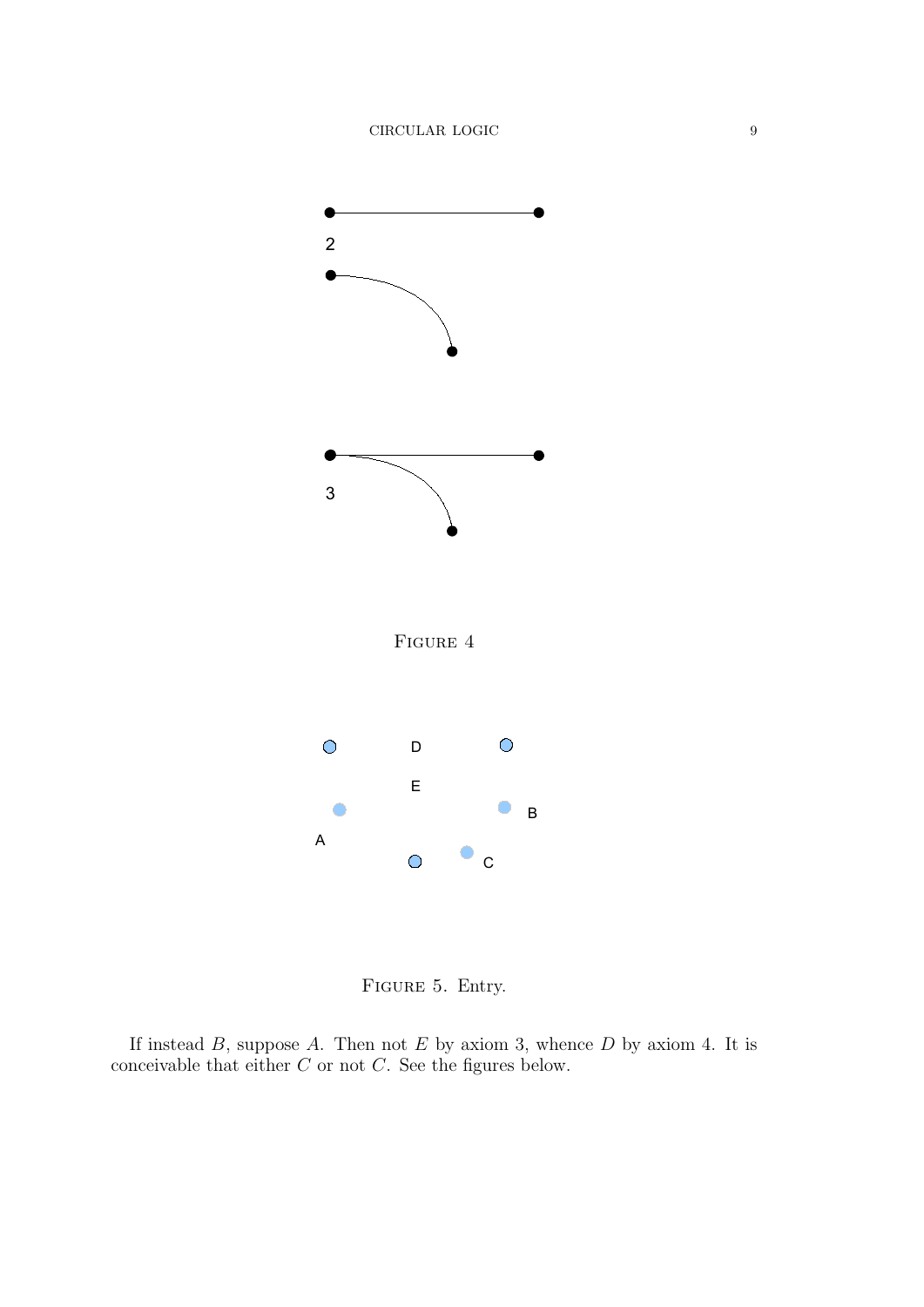

FIGURE 7

If  $B$  and not  $A$ , suppose not  $E$ . Then  $D$ . Again, either  $C$  or not  $C$  is consistent. If  $B$ , not  $A$ , and  $E$ , then  $D$  and  $C$  are arbitrary. Thus, there are four more cases.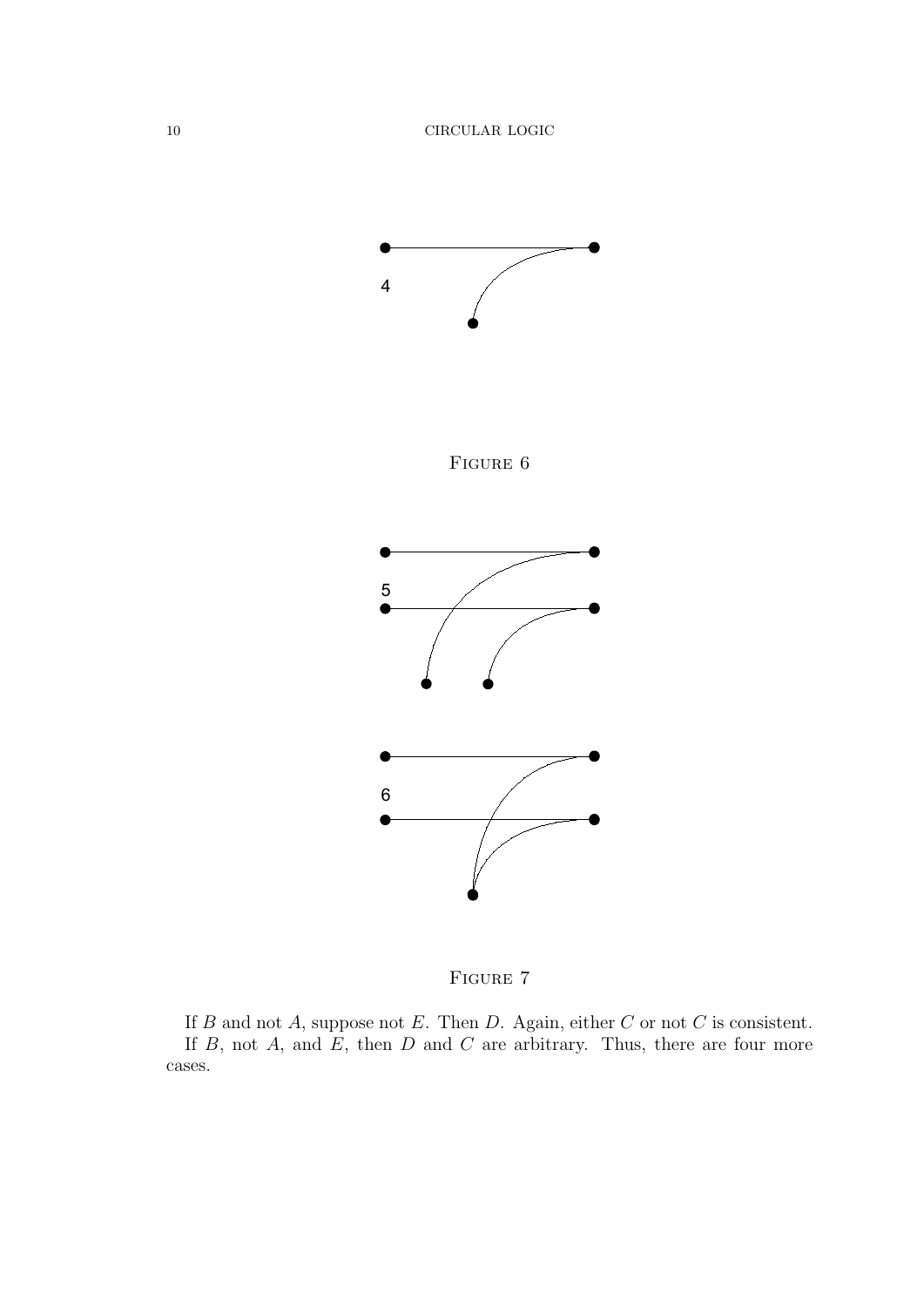

Figure 8

Thus, we have considered all cases, and there are 9 distinct entrances. In the following section, we will refer to the structures by their numbers, indicated in the above figures.

3.4. Algorithm. Limiting the possibilities as we have, we note that, given the relative order of inputs and outputs of a roundabout (starting at a given input/output and proceeding, for concreteness, counterclockwise when viewed from above), we can determine all graphs which satisfy our axioms and have entrances and exits in the sequence given. That is, if we are given as input a list  $[i, o, o, i, i, i, o, o, ...]$ of the order in which 'ins' (i.e.,  $i$ 's) and 'outs' (i.e.,  $o$ 's) occur in a roundabout, we may determine every possible control scheme within the circle which satisfies the axioms above and has entrances and exits in the proper order. The outline of the algorithm follows, and as examples we compute the possibilities for various inputs. The idea is that each of these possibilities could be run through a traffic simulator given basic information about the dimensions of the location for the traffic circle and how many cars are entering the roundabout area from each possible direction and how many cars are leaving in each possible direction, and the graph (or control scheme) producing the minimal average wait time for drivers (for the given data) could then be selected as a candidate for installation. Although the number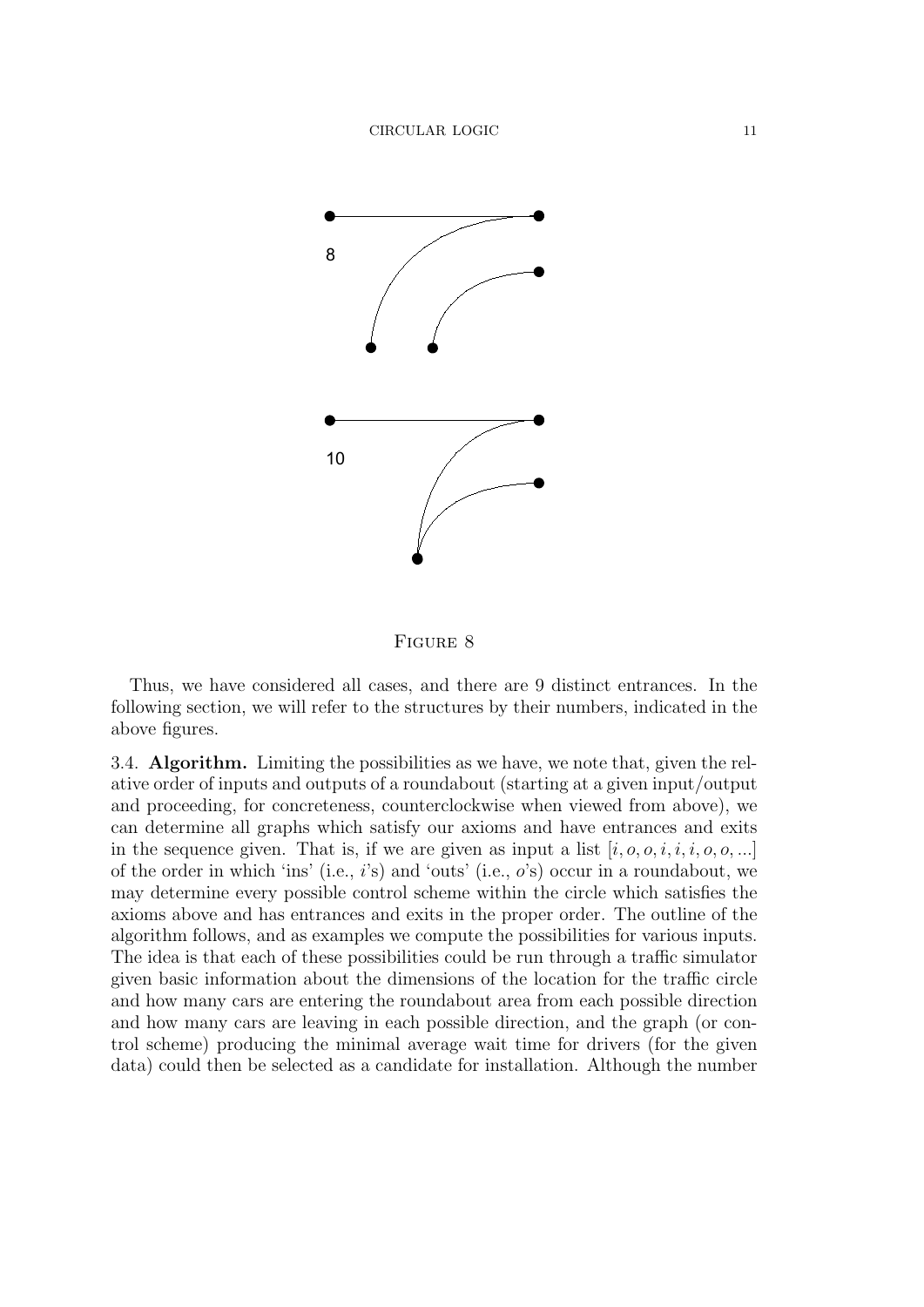

Figure 9

of possible combinations of entries and exits under no hypotheses whatsoever is  $4^{n<sub>o</sub>}9^{n<sub>i</sub>}$ , where  $n<sub>o</sub>$  is the number of 'outs' and  $n<sub>i</sub>$  is the number of 'ins', the number of axiomatically reasonable possibilities is much smaller, as we will see below.

We illustrate the algorithm with an example. Let  $Z = [i, o, i, o, o, i, i, o]$ . We wish to compute all reasonable control schemes for this type of roundabout.

We begin with the first index of  $Z$ , that is, an  $i$ . Let  $X_1 = [[4], [5], [6], [7], [8], [9], [10], [11], [12]]$  be the list consisting of nine lists, each consisting of one of the nine possible entrances. The idea is to iteratively build up complete lists (that is, of length equal to the length of  $Z$ ) in a way to avoid lists we know to be inconsistent prior to completing them. We then check that the last element of each list is consistent with the first element; if this is the case, then the list represents a 'consistent' control scheme (although there is more checking to be done, as discussed below). Otherwise, it does not, and we discard it.

Thus, we wish to build up the lists in  $X_1$ . Notice that the entrance 4 has only one lane in the circle to the right of the entrance; thus, the next structure must have only one lane on the left. As the next structure must be an exit (as the value at the second index of Z is an  $\rho$ , the only possible structures we may append to [4] to obtain a conceivably consistent 'partial' list are those exits with one 'incoming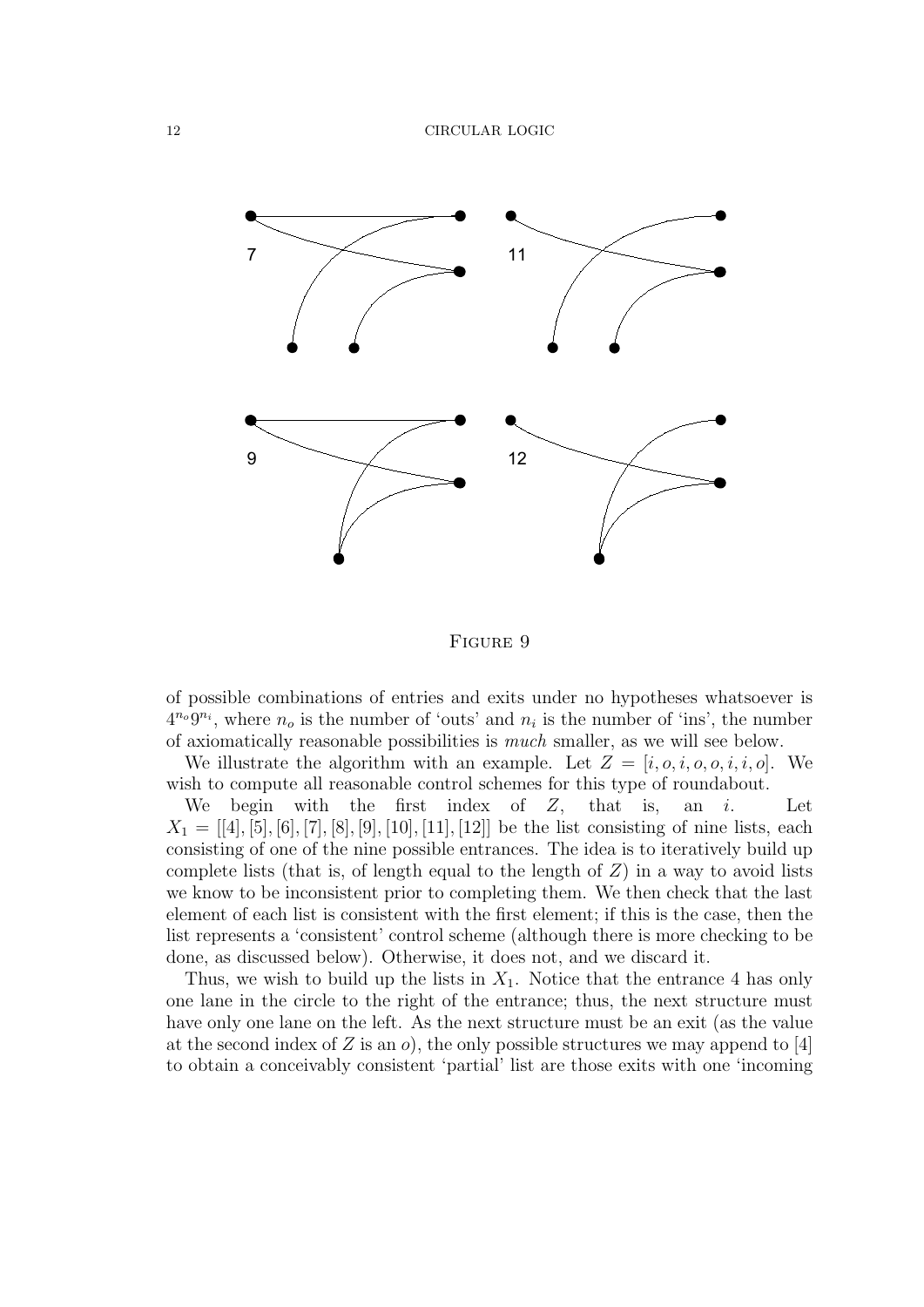lane', i.e., the exit 3. Similarly, each of the entrances 5-12 has two 'outgoing' lanes, and so the next structure in each case must have two 'incoming' lanes. Therefore, to these lists we may append any of the following exit numbers: 0,1,2. Thus, we have a new set  $X_2 = [[4, 3], [5, 0], [5, 1], [5, 2], [6, 0], [6, 1], [6, 2], ..., [12, 0], [12, 1], [12, 2]]$  of larger partial lists which have some hope of being consistent.

The idea applied before generalizes immediately to the case where  $X_i$  consists of lists of length  $j$ , where  $j$  is less than the length of  $Z$ . We first observe how many outgoing lanes the structure at the end of a given list in  $X_i$  has, and then construct a set of new lists by appending to the given list each of the different possible structures (which depend on the number of outgoing lanes and whether the element at the  $j^{th}$  index of Z (assuming 0-based indexing) is an i or an  $o$ ).

Once the above process has been iterated until the lists under construction have length equal to the length of  $Z$ , there are two more steps we must take to obtain precisely those lists corresponding to control schemes which are consistent. First, if the collection of these lists is called  $X$ , we must check each element of  $X$  to determine if the last entry in the given element can be consistently followed by the first entry in that same element. If the elements may follow each other in that way, then we place this element of  $X$  into a new set, say,  $Y$ , otherwise we discard it.

Finally, there is a question of guaranteeing axiom 2. To this end, we note that each entrance and exit (with index j) determines a map  $f_j$  defined on the set  $\{a, b\}$ , where a represents the 'inner lane' of the circle (or the only lane of the circle at those locations where there is only one lane) and b represents the 'outer lane' (where it exists) such that  $f_i(a)$  is the set of lanes of the roundabout (i.e., a subset of  $\{a, b\}$ ) which traffic entering the structure j from the inner lane may leave the structure j in, and  $f_i(b)$  is the set of lanes of the roundabout which traffic entering the structure from the outer lane may leave the structure in (where this set is empty if the second lane does not enter the structure  $j$ ). For example, the map defined by the structure 0 is  $f_0(a) = \{a\}$  and  $f_0(b) = \{b\}$ , while the map defined by structure 11 is  $f_{11}(a) = \{b\}$  and  $f_{11}(b)$  is empty. Moreover, each entrance determines a set of lanes which traffic entering at that entrance has access to. For example, the set corresponding to entrance 4 is  $\{a\}$ , and the set corresponding to entrance 5 is  $\{a, b\}$ . Of course, each exit also determines a set of lanes which has access to that exit. For example, the set corresponding to exit 0 is  $\{b\}$ , while the set corresponding to exit 1 in  $\{a, b\}$ .

To determine if every entrance has access to every exit for a given control scheme y in Y, we proceed as follows. If j is in index such that the  $j<sup>th</sup>$  element of Z is i, let  $S_0$  be the set of lanes which traffic entering at the  $j<sup>th</sup>$  element of y has access to. If  $j_1$  is the least non-negative congruence of  $j + 1$  modulo the length of Z, we then apply the map corresponding to the  $j_1^{th}$  element of y to  $S_0$  to obtain the set  $S_1$ ; this is the set of lanes which traffic entering at the entrance corresponding to the  $j<sup>th</sup>$  element of y have access to after passing the structure corresponding to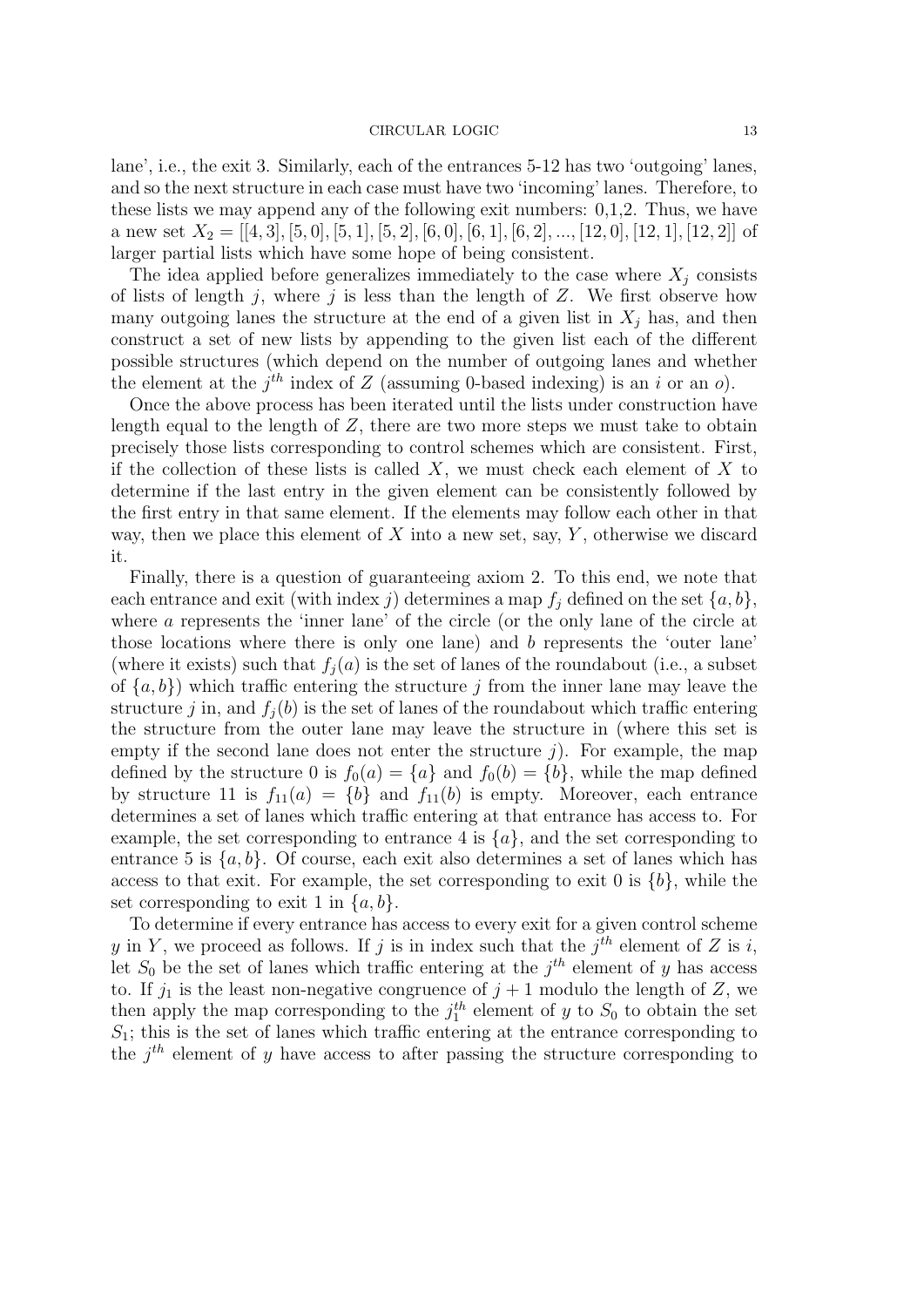the  $j_1^{th}$  element of y. If the  $j_1^{th}$  element of Z is o, we also apply to map determined by the exit structure at the  $j_1^{th}$  index of y to the set  $S_0$ , to obtain a set  $E_1$  (if the  $j_1^{th}$  element of Z is not an  $o$ , define  $E_1$  to be any nonempty set). Two things can go somewhat awry here. First, the set  $E_1$  could be empty. If it is, then we know that there is an exit which traffic entering at the entrance corresponding to the  $j^{th}$ element of y cannot reach, so that axiom 2 is contradicted. Secondly,  $S_1$  could be empty. If this is the case, we cannot immediately conclude that there is an exit which traffic flowing in at the  $j<sup>th</sup>$  element of y cannot reach; in fact, such an exit will exist iff there is an o at the  $j_k^{\text{th}}$  index of Z (where  $j_k$  is the least non-negative congruence of  $j + k$  modulo the length of Z) for some integer k greater than 1 and less than the length of Z. So, in the case that  $S_1$  is empty, we check to see if the  $j_k^{th}$  element of Z is every *o* as *k* ranges over  $\{2, 3, ..., |Z|\}$ , where  $|Z|$  is the length of Z. If it ever is, axiom 2 is not satisfied. If it is not, then traffic entering at the entrance j can indeed reach any exit in the roundabout.

Should neither issue above arise, we proceed in the manner which the above suggests, applying the map corresponding to the  $j_2^{th}$  element of y to  $S_1$  to obtain  $S_2$ , and obtaining  $E_2$  as above, and more generally applying the  $j_k^{th}$  element of y to  $S_{k-1}$  to obtain  $S_k$ , and obtaining  $E_k$  as above, until either (i) the set  $E_k$  is empty, or (ii) the set  $S_k$  is empty, or (iii) k equals the length of Z. In case (iii), we may immediately conclude that all traffic entering at the entrance corresponding to the  $j<sup>th</sup>$  element of Z may access every exit. In case (i), we may immediately conclude that the traffic entering at j cannot reach some exit. In case (ii) we check the  $j_l^{th}$ element of Z (as l ranges over  $\{k+1, k+2, ...\vert Z \vert\}$ ) to see if it is an o; traffic coming in at j cannot reach some exit iff the  $j_l^{th}$  element of Z (for some l as above) is o.

We repeat this process for every index of  $Z$  at which an  $i$  occurs. If for each such index, we determine that traffic entering at that index in the control scheme defined by y may access every exit, then we add y to some other set, say  $P$ . Otherwise, we move on to the next element of  $Y$ .

Every element of this set  $P$  now satisfies all the axioms, and hence defines a control scheme worth performing a simulation with.

Translating the above outline into computer code, we obtain an algorithm which will compute all the elements of  $P$ . With  $Z$  as above, we find that, before carrying out the last step of the algorithm above, there are 6825 elements (these would be elements of  $Y$ ). The number of elements of  $P$  is then determined to be 2903. For example, one element of P is  $[11, 0, 6, 0, 2, 7, 5, 2]$ , and an element of Y which is not in P is  $[7, 1, 10, 0, 2, 4, 7, 2]$ . One sees immediately by drawing out these figures that  $[7, 1, 10, 0, 2, 4, 7, 2]$  prohibits, for example, cars entering at the first instance of 7 from leaving at the exit 0, while  $[11, 0, 6, 0, 2, 7, 5, 2]$  does indeed allow all possible combinations of entry and exit.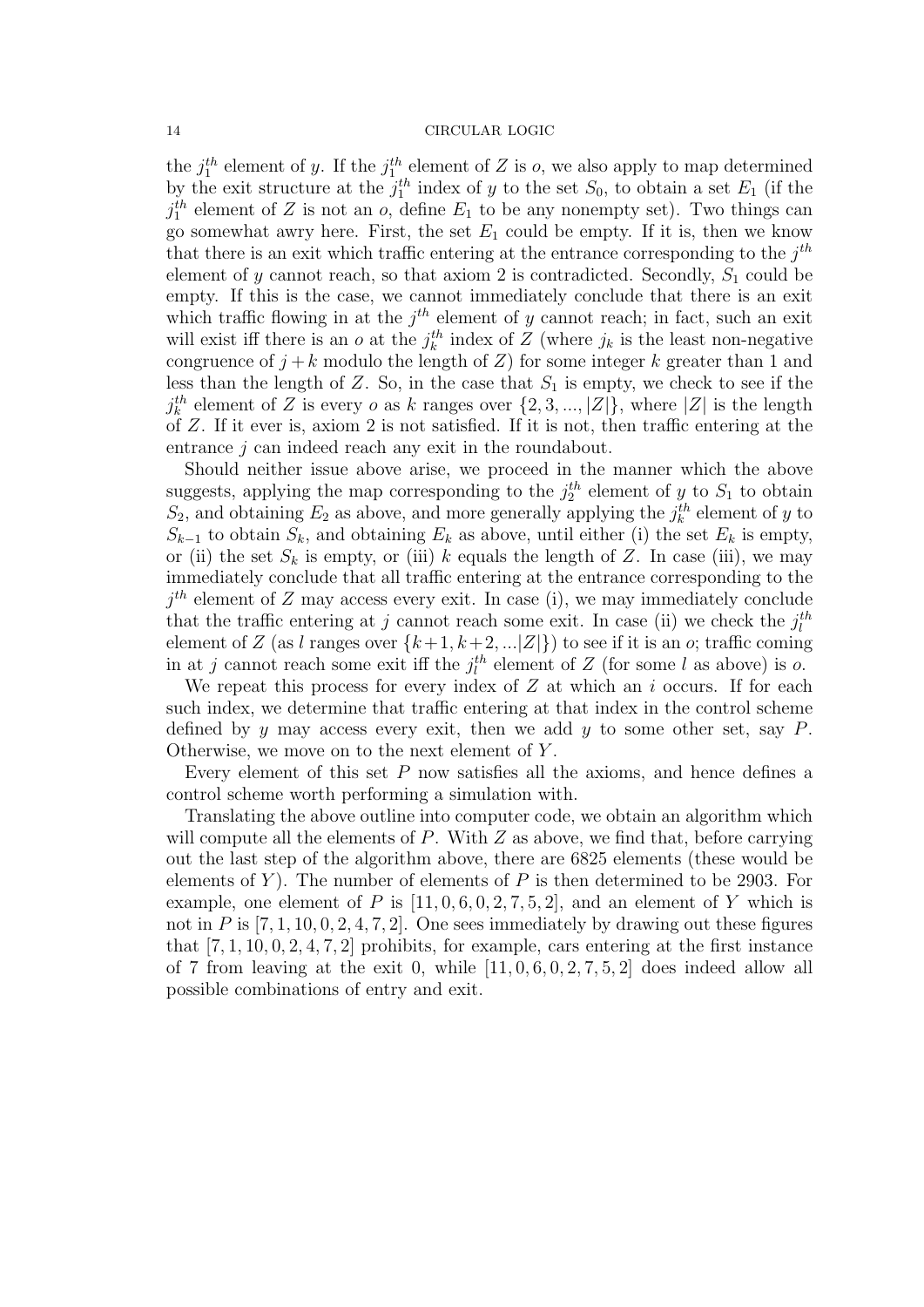## 4. Traffic Modeling in a Traffic Circle

In most implementations, traffic circles are governed by the rule that entering traffic yields to circulating traffic, as such, they are a simple low maintenance way to deal with complex intersections. This simple rule, though it endows traffic circles with their flexibility, may cause significant delays for entering vehicles during congested periods. Thus, in modeling them we have chosen to focus on two essential issues: the delay of incoming traffic when it looks for an opportunity to enter the circle and circumstances that cause congestion in the circle.

The yielding issue is commonly modeled using the critical headway,  $t_{critical}$ , which is the spacing in time between successive cars traveling in the circle that is just large enough to encourage an average driver to enter the circle sliding in between them, and the follow up headway,  $t_{followup}$ , which is the additional spacing in time between successive cars just large enough to encourage an average driver to sneak in behind the first [8]. These values are empirical measurements that vary from region to region. We expect the engineer will provide local values for these. The issue of congestion we address using a car following model, found in [3] which looks at expected responses of driver to varying spaces between vehicles, to deduce a relation of traffic throughput to density. One instantiation of this relation that modeled traffic in Chicago well is

$$
q = k\alpha^5 \left( (k_{max})^{1.8} - k^{1.8} \right)^5
$$

where q is the vehicles past a point per unit time, k is the traffic density, and  $k_{max}$ is the traffic density at which everything comes to a halt (1.5-2.5 car lengths) [3]. This result readily implies that the speed

$$
v = \alpha^5 \left( (k_{max})^{1.8} - k^{1.8} \right)^5,
$$

where

$$
\alpha = \frac{(v_{free})^{1/5}}{(k_{max})^{9/5}},
$$

and  $v_{free}$  is the velocity of a vehicle unconstrained by other traffic. Using these two ideas, we attempt to model the average driver time through the traffic circle during the course of a day as a measure of the efficiency of the traffic circle design, and, thus, compare the effectiveness of various lane configurations by our circle generator described above.

We model the geometry of the circle using a directed graph. This is a reasonable approach since previous studies have noted that the finer detail of circle geometry is not significant in how well it works[3]. Moreover, graph vertices model roadway merging, and edges model roadway lengths well while simplifying things substantially.

As noted above, in addition to the circle geometry and relative position of circle ins and outs, we ask that the engineer provide, volume  $V_i(t)$  at in i per time step,  $\Delta t$ , which we assume to be equal in size to the critical headway,  $t_{critical}$ , for each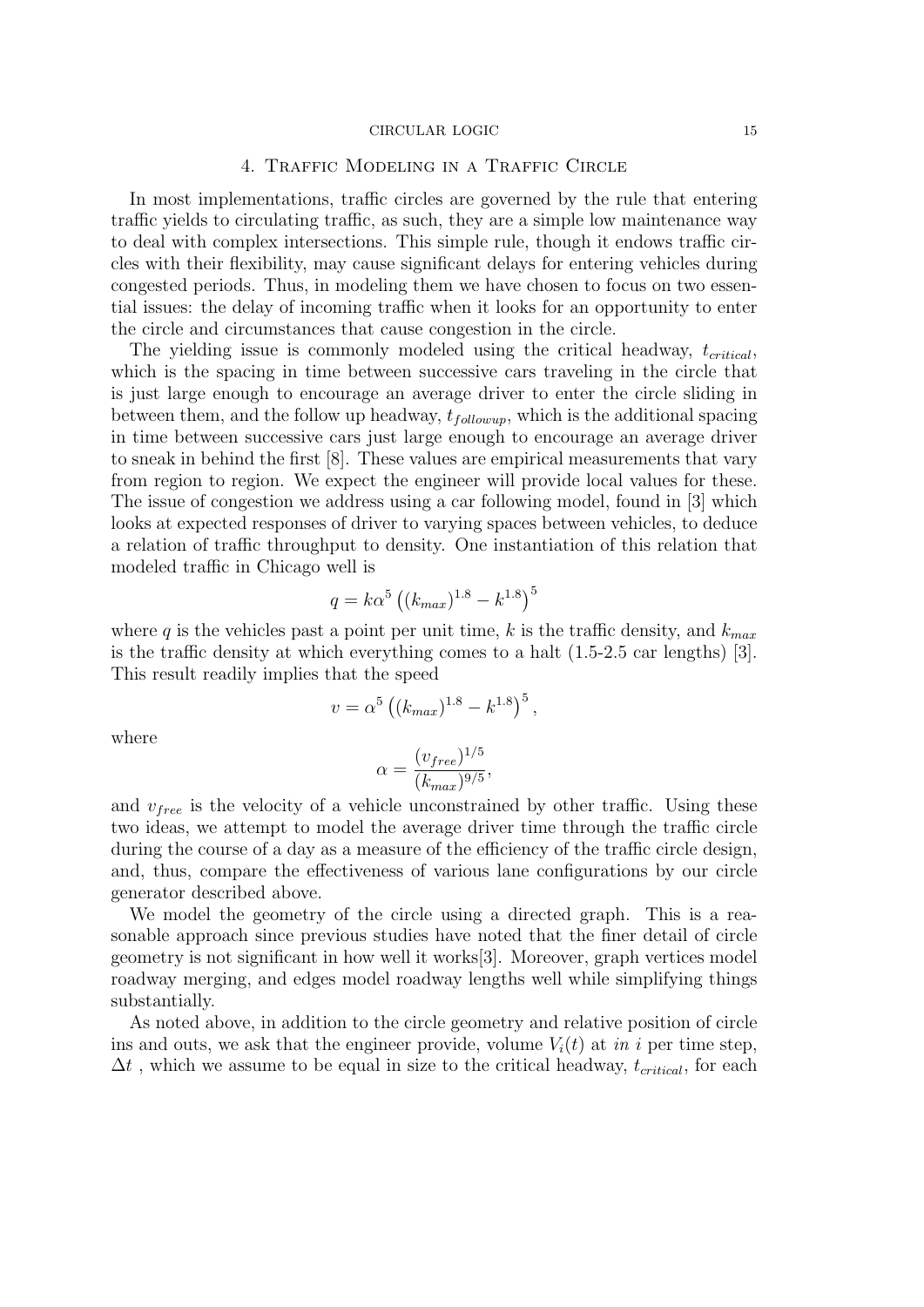time step and the probability  $g_{ij}$  of a driver going from in i to out j. Our model generates an average time per driver spent in the circle given the input volumes. We abort our model when a queue at any in exceeds one hundred vehicles.

We build our model on a generated graph by first assigning to each edge,  $e$ , a radius and length,  $L_e$  determined by the real world section of traffic circle roadway it models, and, using known empirical relationships between unconstrained vehicle velocity and radius of traffic circles [1] [5], we determine the free velocity on that edge. Then, we assign the following variables describing the traffic on each edge, e:  $n_{ei}$  the expected number of vehicles on that edge heading to circle out i;  $\overline{t}_{ei}$  the expected, average time spent by the  $e: n_{ej}$  vehicles heading towards out i; and the expected, average velocity of the vehicles,  $\overline{v}_e$  as calculated from the formula in the previous paragraph using the vehicle density in the edge.

We assume that the volumes  $V_i(t)$  build from low 'midnight' level, and the initially empty traffic circle fills with vehicles gradually. The process of introducing vehicles to the circle is a bit roundabout. We look at each of the graph's connected component separately. If that component has an edge that feeds only into an out, we alway begin the process there. If not, we survey the edge velocities,  $\overline{v}_e$  and the number of vehicles on each edge,  $N_e = \sum_i n_{ei} \Delta t$ . The expected number of vehicles that an edge will try to dump into the edge ahead of it is  $N_e v_e$  — assuming velocity does not change and there are no outs nearby. Then, we begin at the edge where  $N_e v_e$  is minimum in that connected component. This guarantees that there is 'room' for that many vehicles in the edge ahead of it, since the latter edge itself will be dumping at least that many vehicles into the edge it front of it. In either case, to calculate the traffic distribution after one additional time step,  $\Delta t$ , we proceed to update each edge one at a time going backwards against the flow of traffic. There are five kinds of edges when considered in relation to the edges they feed into or feed into them.

4.1. **Algorithm Description.** The following are algorithm snippets for updating each type of edge. Let e be the edge we are updating, f be the edge in front of it, TimeStep is  $\Delta t$ , and TotalTime be the total time spent by all vehicles in the circle.

Updating for an edge that feeds only into an out.

Let *o* be the out *e* dumps into.

```
# e is the edge
# o is the out
# n[e, o] is the expected average number of vehicles in e going to out o
# t[e, o] is the expected average time vehicles in e going to out o
# have spent in the circle
#
#Dump Out vehicles going to out o
#
```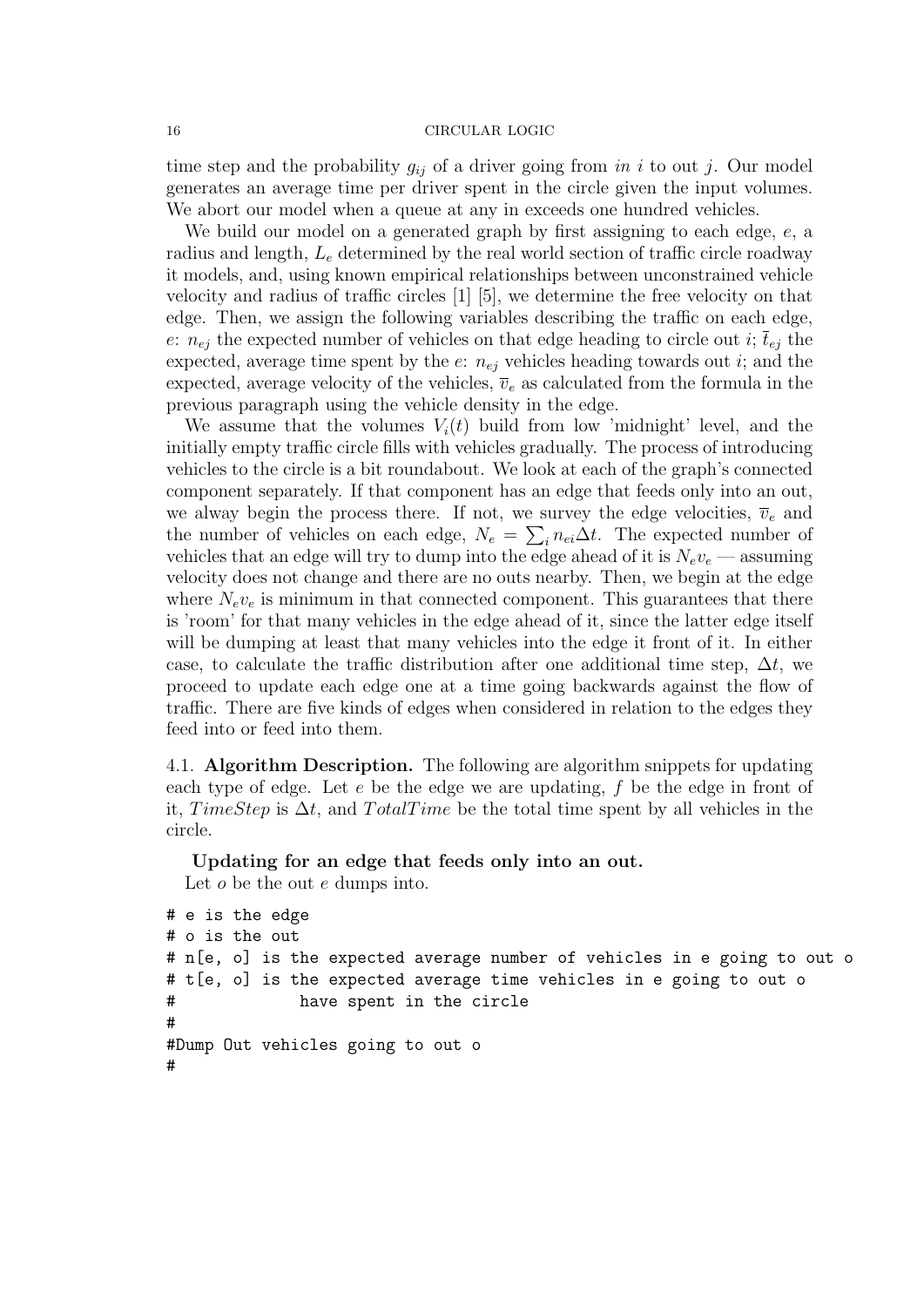

FIGURE 10. An edge that feeds only into an out.

```
Movement := min{ v[e] * TimeStep/L[e], 1}TotalTime := TotalTime + Movement*(n[e, o]*t[e, o]),
n[e, o] := n[e, o] - Movement * n[e, o]t[e, o] := t[e, o] + TimeStepNote that since edge e only empties into out o, n_{e,k} = 0 for k \neq 0.
```


FIGURE 11. An edge that feeds only into one edge.

# Updating for an edge that feeds only into one edge.

Let  $N_e$  and  $N_f$  be the number of vehicles on the edges e and f,  $k_{max}$  be the maximum density, and  $\alpha = \frac{(v_{free})^{1/5}}{(l_{\text{avg}})^{9/5}}$  $\frac{(v_{free})^{2/3}}{(k_{max})^{9/5}}$ .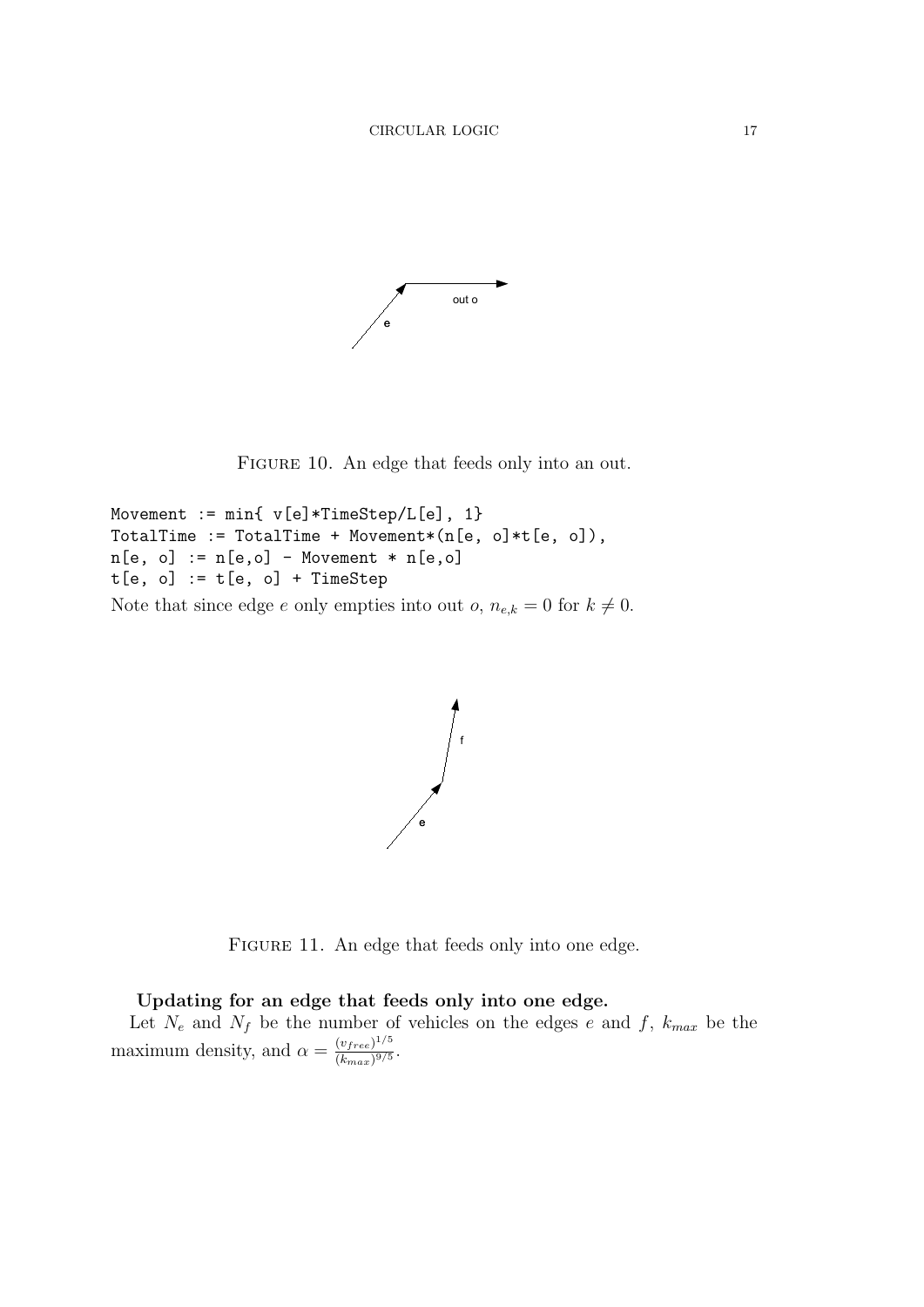```
18 CIRCULAR LOGIC
```

```
# alpha, Kmax, N[e], and N[f] are as above
# L[e] is the length of edge e
# v[f] is the average velocity on edge f
#
#Dump Forward vehicles into edge f
   #if all vehicles can't fit, scale the movement
   #
Movement := min{ v[e]*TimeStep/L[e], 1}TotalAdd := Movement*N[e]
SpaceAvailable := (0.9)*L[f]/Kmax - N[f]Proportion := min{ SpaceAvailable/TotalAdd, 1 }
for each out in Circle:
     MovedForward := Proportion*Movement * n[e, out]
     t[e, out] := t[e, out] + TimeStept[f, out] := (t[e, out]*MovedForward + t[f, out]*n[f, out])/ (MovedForward + n[f, out])
     n[f, out] := n[f, out] + MovedForwardn[e, out] := n[e, out] - MovedForwardv[f, out] := alpha^5 * (Kmax^{(1.8)} - (N[f]/L[f])^{(1.8)} )^5
```


FIGURE 12. An edge that feeds into one edge and also feeds into an out.

Updating for an edge that feeds into one edge and also feeds into an out.

#Dump Forward all but those vehicles going to out o #if all vehicles can't fit, scale the movement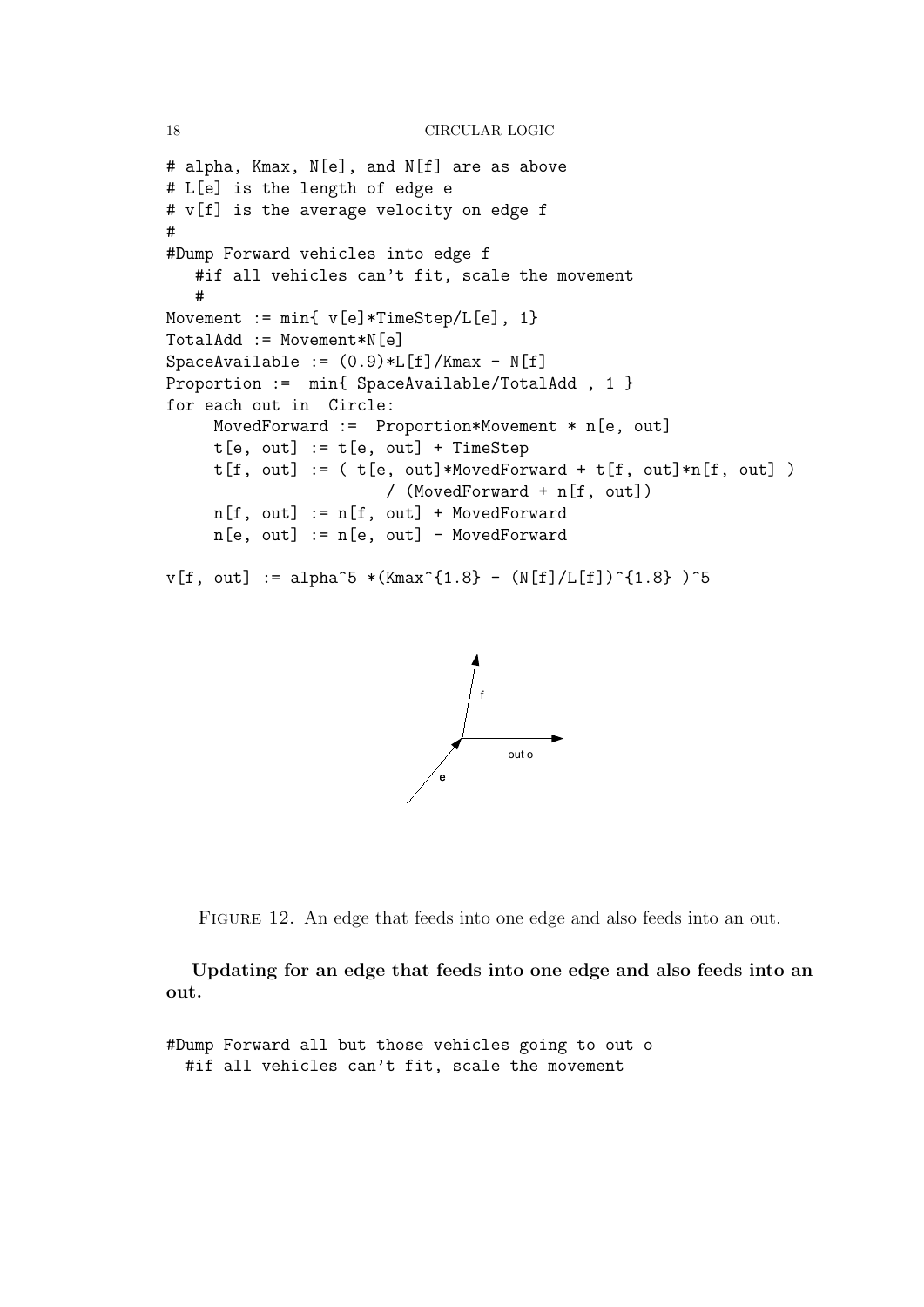```
#
Movement := min{ v[e]}*TimeStep/L[e], 1}
TotalAdd := Movement*N[e]
SpaceAvailable := (0.9)*L[f]/Kmax - N[f]Proportion := min{ SpaceAvailable/TotalAdd, 1 }
for each out in Circle except for out o:
     MovedForward := Proportion*Movement * n[e, out]
     t[e, out] := t[e, out] + TimeStept[f, out] := (t[e, out]*MovedForward + t[f, out]*n[f, out])/ (MovedForward + n[f, out])
     n[f, out] := n[f, out] + MovedForwardn[e, out] := n[e, out] - MovedForwardv[f, out] := alpha^5 * (Kmax^{(1.8)} - (N[f]/L[f])^{(1.8)} )^5#Dump Out Vehicles going to out o
Movement := min{ v[e]}*TimeStep/L[e], 1}
TotalTime := TotalTime + Movement*(n[e, o]*t[e, o]),
n[e, o] := n[e, o] - Movement * n[e, o]
```


FIGURE 13. An edge that feeds into two edges.

## Updating for an edge that feeds into two edges.

Typically, one edge, f, leads to some of the outs, say  $\{1, 2, 3\}$  and the other, g, leads to  $\{3, 4\}$ . In this case, we build a probability table,  $P_{q,o}$ , to help determine which vehicles go where. The probability of going of a vehicle with destination out 1 going to edge f is 1, (and the probability of it going to  $q$  is zero). However, he probability of going of a vehicle with destination out 3 going to edge  $f$  is 0.5.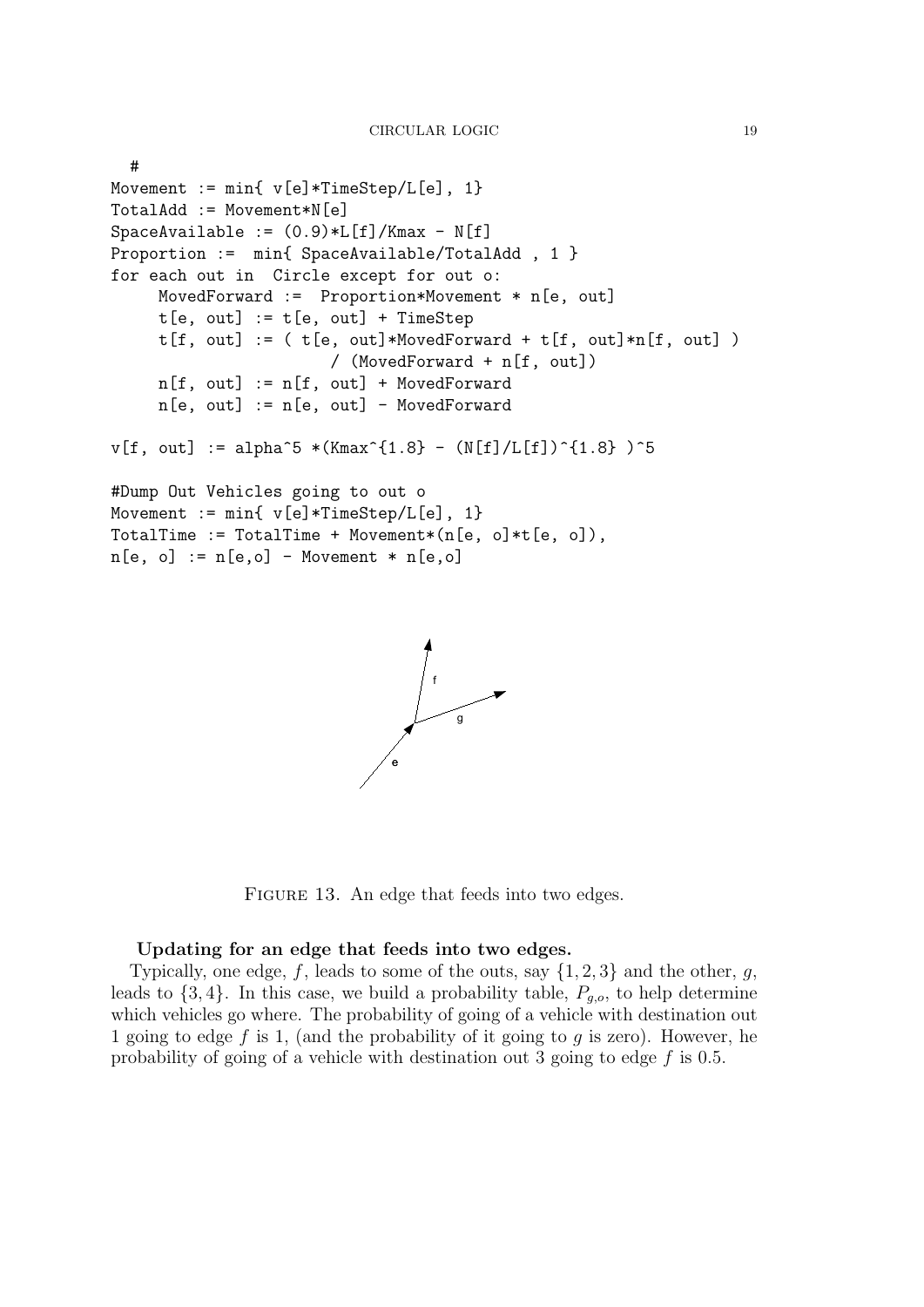```
# P[g, o] is probability for a vehicle on the edge before g and destined
# for out o of choosing edge g to move to
#
#Dump Forward vehicles into edge f or edge g depending
   #if all vehicles can't fit, scale the movement
   #
Movement := min{ v[e]*TimeStep/L[e], 1}
SpaceAvailablef := (0.9)*L[f]/Kmax - N[f]TotalAddf := Sum over outs {Movement*n[e, out]*P[f, out] }
Proportion := min{ SpaceAvailable/TotalAddf , 1 }
for each out in Circle:
    MovedForward := Proportion*Movement * n[e, out]
    t[e, out] := t[e, out] + TimeStept[f, out] := (t[e, out]*MovedForward + t[f, out]*n[f, out])/ (MovedForward + n[f, out])
    n[f, out] := n[f, out] + MovedForwardn[e, out] := n[e, out] - MovedForwardv[f, out] := alpha^5 * (Kmax^{(1.8)} - (N[f]/L[f])^{(1.8)} )^5Repeat this as above for g
```


FIGURE 14. An edge that passes an *inas* it feeds into the next edge.

Updating for an edge that passes an  $in$  as it feeds into the next edge Note that we, for simplicity sake, present the algorithm addressing the situation where the *in* feeds only one lane. An in can, however, feed into both the inner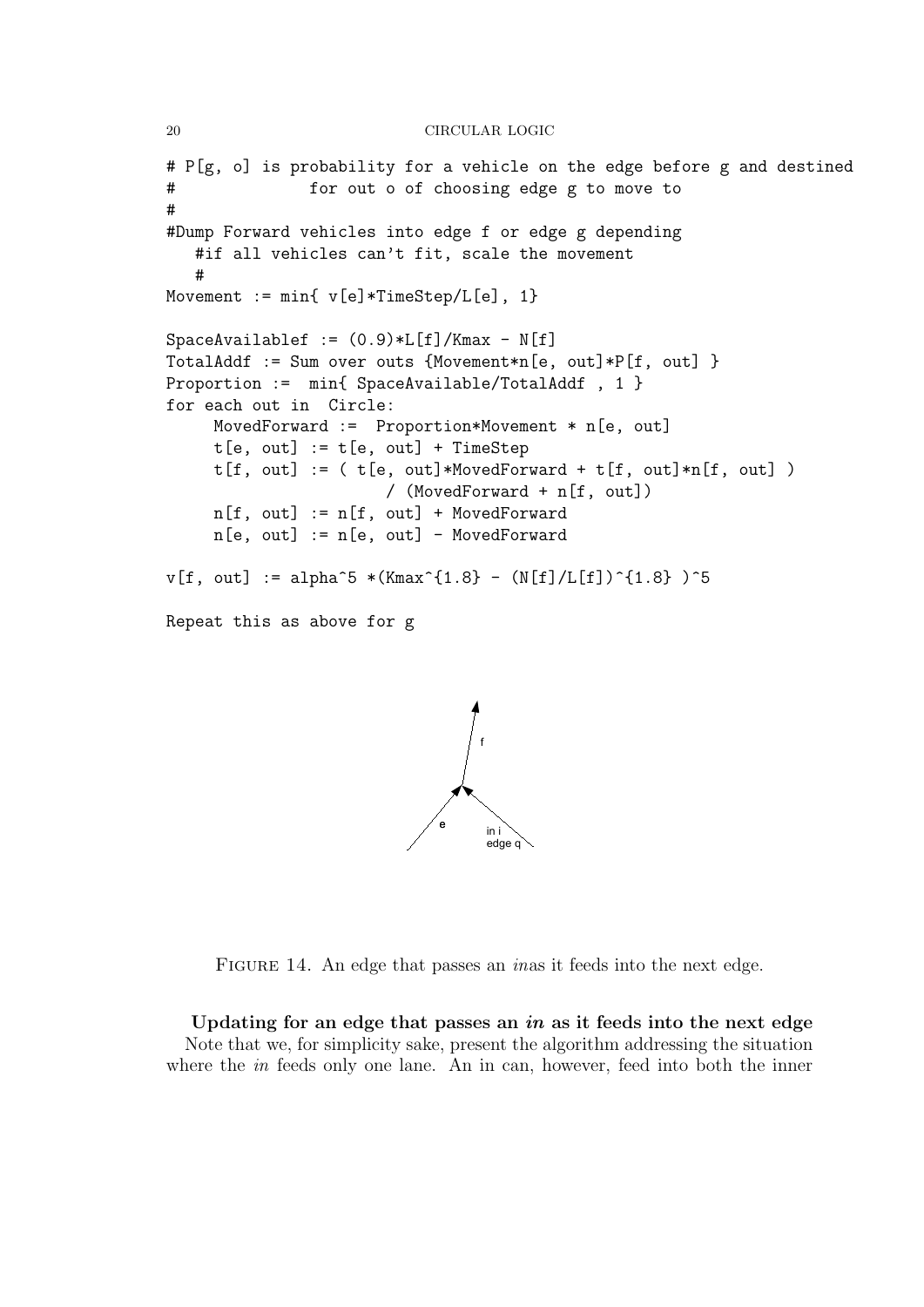and outer ring of the circle. In that case, we add a probability table similar to the above case to help decide how many vehicles feed into each edge, and we insert an additional conditional to determine if the time spacing between cars in the inner ring is sufficient to allow merging.

```
# Edge q is the edge holding the queue for the in i
# TimeSpace is the time gap between circulating cars
# Tcritical is the Timespace needed to enter from a stop (=TimeStep)
# Tfollowup is the Timespace needed to enter behind another vehicle
# Flag indicates if the in is in stopped or followup state (intially Stop)
# TimeUsed is the portion of TimeSpace filled by merging vehicles at present
# g[i, o] is the probability of a vehicle entering at in i, and leaving at out o
#
Dump Forward all vehicles going from edge e to f (see above)
TimeSpace := L[f]/(v[f]*N[f])If Flag = Stop then:
     If TimeSpace >= Tcritical then:
          Flag := Go# Merge one representative vehicle into edge f
          #
          for each out in Circle:
               t[f, out] := (t[q, out]*n[q, i] + t[f, out]*n[f, out]*g[i, o])/ (n[q, i] + n[f, out])t[q, out] := t[q, out] + TimeStepn[f, out] := n[f, out] + g[i, o]n[q, out] := n[q, out] - g[i, o]v[f, out] := alpha^5 * (Kmax^{(1.8)} - (N[f]/L[f])^{(1.8)} )^5TimeUsed := TimeStep
If Flag = Go then:
     TimeAvailable := L[f]/(v[f]*N[f]) - TimeUsed
     FollowupCars := min{ TimeAvailable, TimeStep }
     for each out in Circle:
          t[f, out] := (t[q, out]*n[q, i] + t[f, out]*n[f, out]*g[i, o])/ (n[q, i] + n[f, out])t[q, out] := t[q, out] + TimeStepn[f, out] := n[f, out] + g[i, o]n[q, out] := n[q, out] - g[i, o]TimeUsed := TimeUsed + TimeStep
      if TimeUsed >= L[f]/(v[f]*N[f]) then Flag := Stop
      if Flag = Stop then TimeUsed := 0
```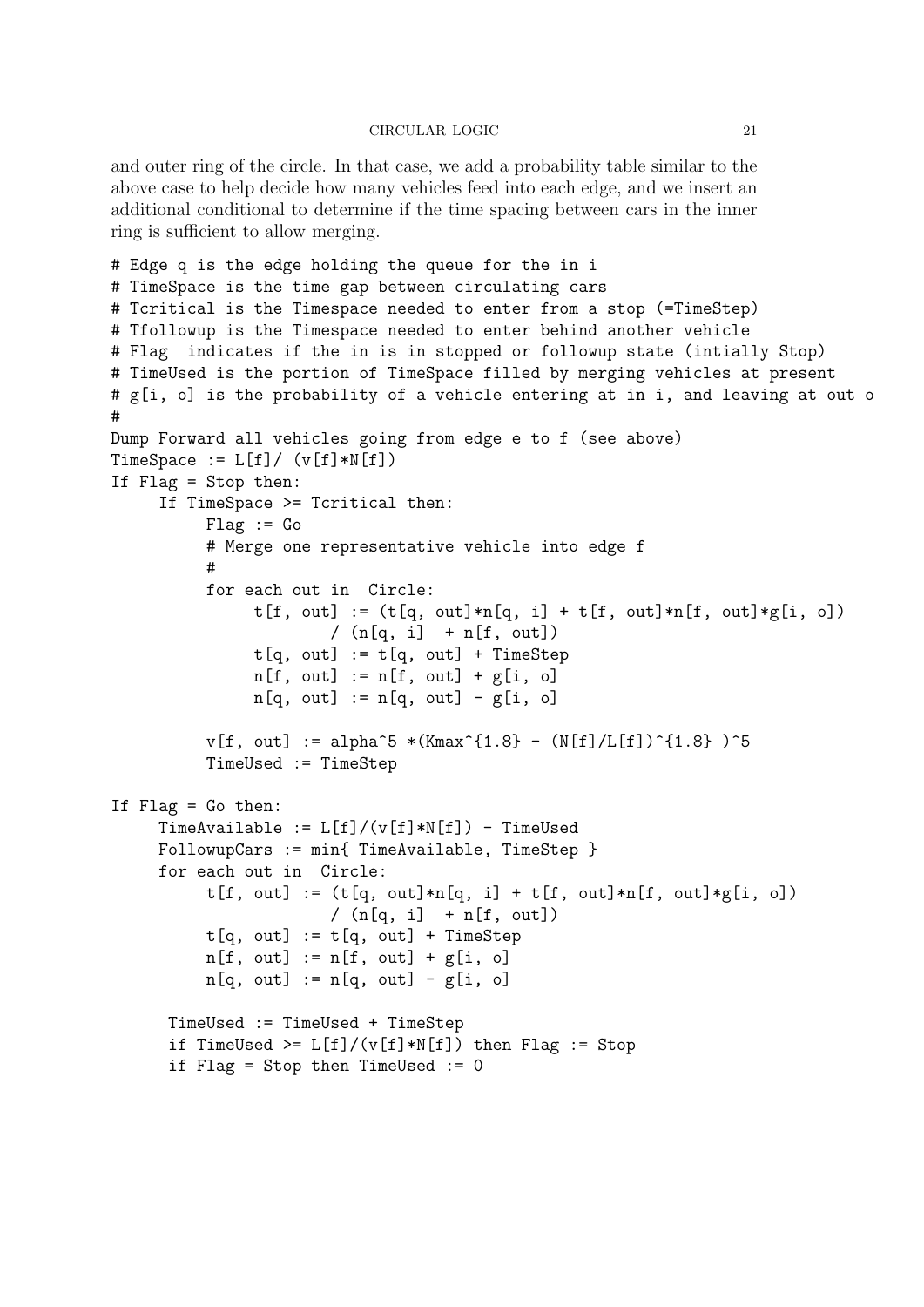After updating each edge, we advance the time by one time step,  $\delta t$ , and add the appropriate number of vehicles to each entering queue based on the volume function the engineer provided. We, then, check to see if any of the queues are of excessive length, if so, we abort the simulation. If all is good, we begin updating the edges again.

This traffic simulation algorithm works in conjunction with the circle generating algorithm just as one might imagine. After the engineer provides the parameters of the traffic circle, the circle generating algorithm generates all possible lane arrangements for the circle, each of which is fed into the traffic simulation for one days worth of volume. Admittedly, some circle geometries can generate 1000 to 15000 different possibilities combined with 10000 time steps each yield up to  $10^8$ iterations. This is an upper bound, even so, it could be done in  $10^6$  seconds, 12 days, using SAGE on a public server, making this very lengthy, but practical algorithm for serious design problems.

# 5. Technical Summary

Traffic Control Algorithm. This algorithm minimizes the average time of traveling through a multi-lane traffic circle. Given appropriate input, this algorithm will indicate how to restrict entrances, exits and paths through the network to minimize travel time.

## Input

- The critical headway, which is the amount of time gap needed between cars for a average driver to merge into traffic.
- The follow-up headway, which is the additional time that a car in the queue, following the merging car needs to merge.
- The distance from the center of the circle to the outside of the island, the lengths of the lane, as well as the position of lanes entering and exiting the circle.
- The rate of cars flowing into the circle at entrance roads, at every given time.
- For every pair of entrances into, and exits out of, the circle, the percentage of drivers entering that entrance that leave at that exit.

## Output

From this data, we simulate the traffic in a given network at any given time keeping track of total wait time of all cars through the network, and computing the average wait time when the program terminates. We do this for all logical choices of restrictions on entrances, exits and paths throughout the network, and output the choice of restrictions which produces the smallest average time of traveling through a multi-lane traffic circle. This is done by